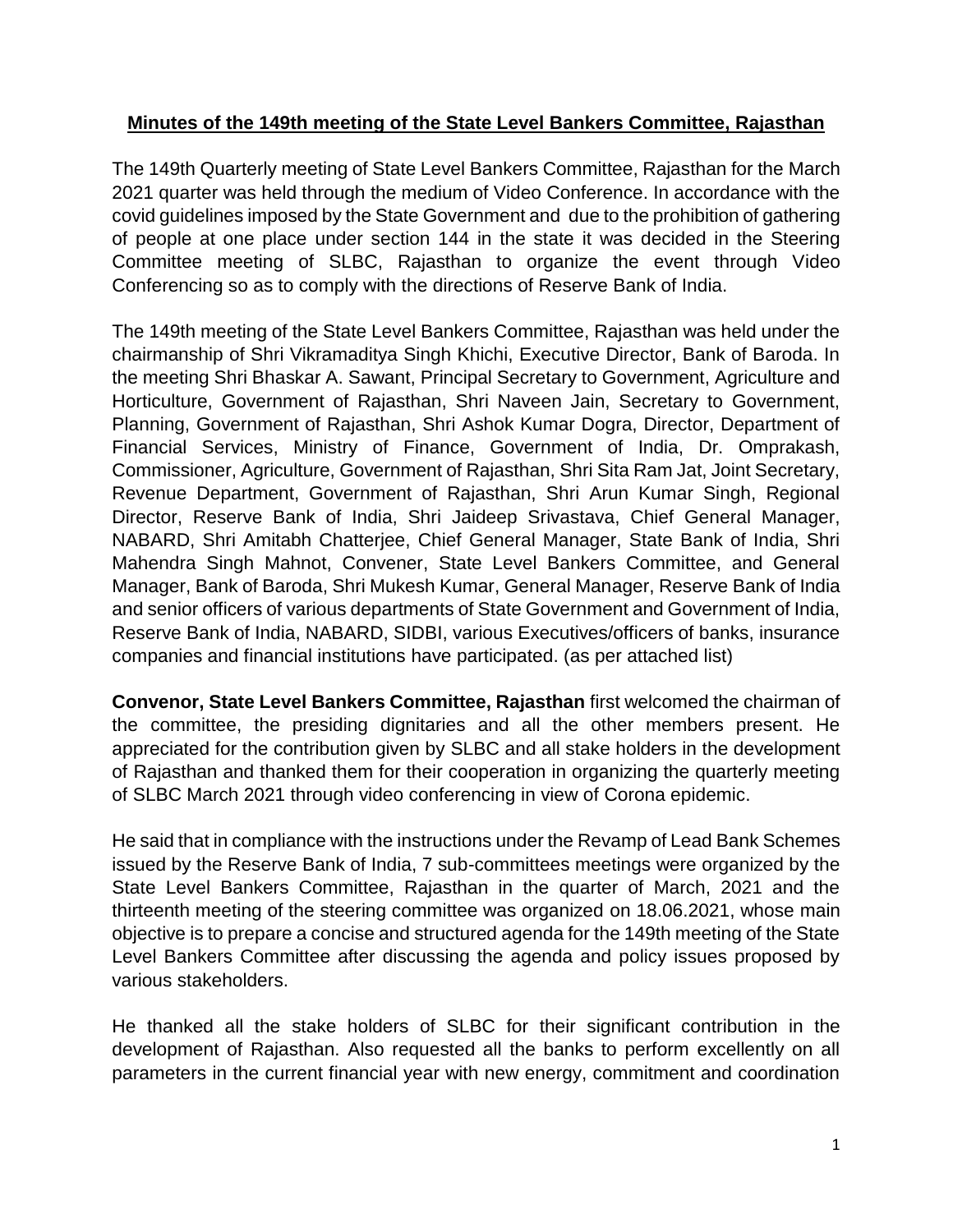with officials of central and state government. Thereafter, he requested the chairman of the committee for his address.

**Shri Vikramaditya Singh Khichi, Executive Director, Bank of Baroda** welcomed the dignitaries present in the meeting and the officers of member banks, financial institutions and other stakeholders, senior officers of State and Central Government and appreciated about important contribution made by SLBC and all the stake holders in the development of Rajasthan. He said that the State Level Bankers Committee meetings provide an opportunity to discuss policy matters related to the banking sector, review progress under various parameters and plan for the future.

When the second wave of COVID-19 came, it was expected by experts that the Indian economy would be badly affected, but fortunately our Indian economy was much less affected than other countries. A few months after the second wave, our country is trying to vaccinate the entire population across the country as soon as possible.

The Government of India and various Ministries and Reserve Bank of India are monitoring the situation and are fully prepared to utilize all resources in the service of the country. Bankers and Bank Mitras (BC) once again deserve special appreciation for their dedicated efforts in the implementation of various initiatives of the Government.

SLBC, Rajasthan has organized mass vaccination campaign for all the bank employees of the state in collaboration with the Government of Rajasthan and we are grateful for the cooperation extended by the Government of Rajasthan in this endeavor.

In order to overcome the disruption caused by the COVID-19 pandemic, the Reserve Bank of India on May 5, 2021 has announced several measures to improve the Indian economy which are as follows:-

• A term loan facility of Rs 50,000 crore has been provided for the emergency healthcare sector as per the directions of RBI.

• Resolution framework 2.0: The Reserve Bank of India has extended the resolution framework 1.0 relating to the stress of micro, small and medium enterprises (MSMEs) in which the borrower should be classified as an MSME enterprise by March 31, 2021 and September 30. Account restructuring should be implemented by 2021.

• RBI has also introduced restructuring facility under Resolution Framework 2.0 for COVID-19 related stress of individuals and small businesses who have taken loans for business purpose.

The total exposure of the borrower in both the categories has been revised from Rs.25 crore to Rs.50 crore for MSME or individual.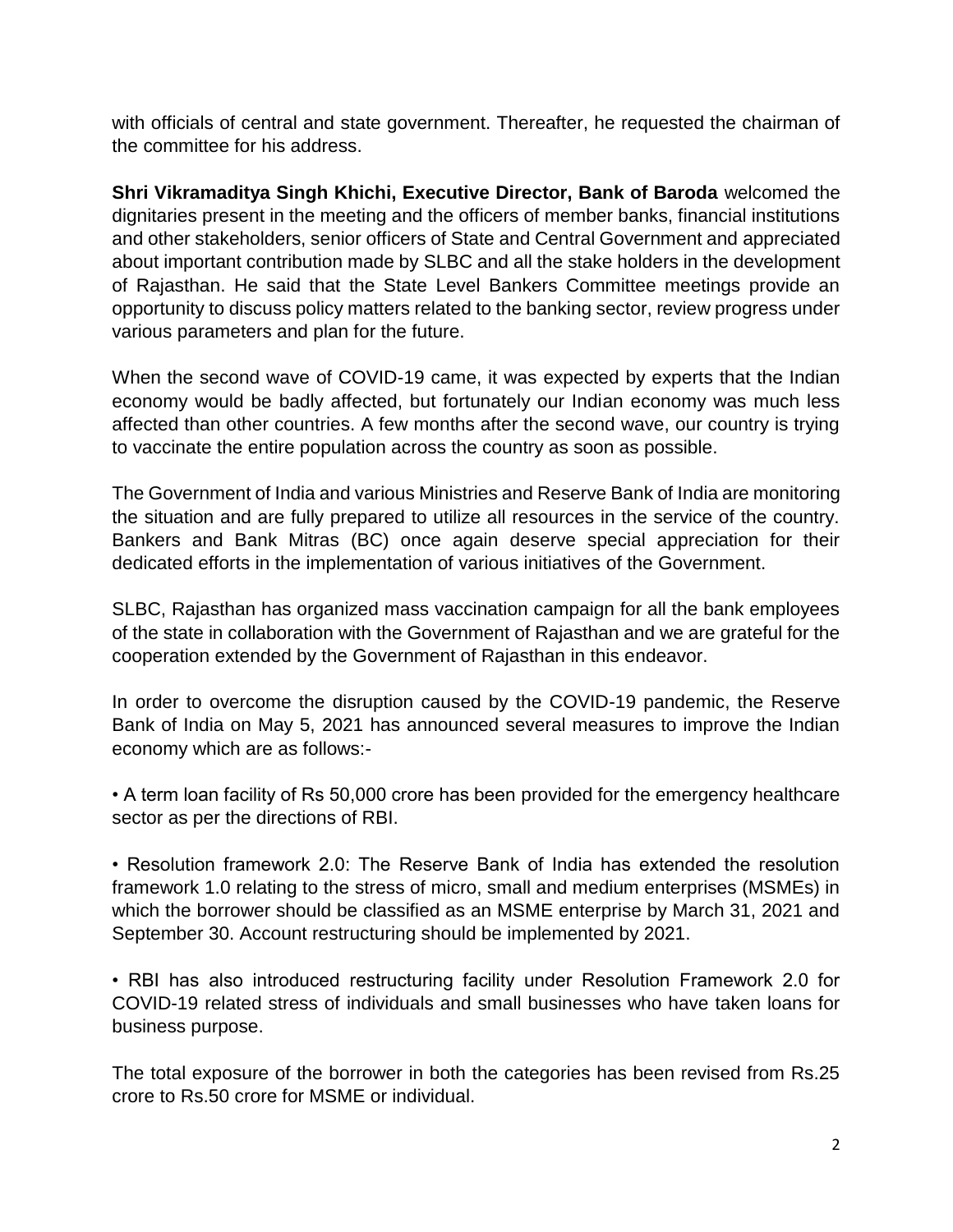• The Government of India has expanded the scope of ECLGS. Department of Financial Services, Ministry of Finance, Government of India has announced the extension of ECLGS 4.0 with 100% guarantee cover by NCGTC for loans up to Rs. 2.00 Cr. The validity of ECLGS has been extended up to 30.09.2021 and disbursement is allowed till 31.12.2021 under the scheme. He requested all fellow bankers to benefit the eligible customers under this scheme in the state.

• As envisioned by the Hon'ble Prime Minister, PM Svanidhi Yojana should not be viewed from the point of view of giving credit to the street vendors, but as a means for their socioeconomic development to the street vendors and their families. The program will map the socio-economic profiles of PM SVANidhi beneficiaries and their families, assess their potential eligibility for various central welfare schemes and facilitate linkage to these schemes. He requested all banks to cover PM Swanidhi beneficiaries and their family members under social security schemes i.e. PMSBY, PMJJBY and APY.

• According to the instructions of the Ministry of Finance, Government of India, the "Sankalp Se Siddhi" campaign will be organized from 01.07.2021 to 15.08.2021. All the banks were directed to disburse all the sanctioned loans and to approve all the eligible pending applications and the beneficiaries who repay the loan would be provided loan in the form of second installment of Rs.20,000.

• The Ministry of Food Processing Industries has launched the Pradhan Mantri Micro Food Processing Enterprises (PMFME) scheme under the Atmanirbhar Bharat Abhiyan to enhance the competitiveness of existing individual micro enterprises in the unorganized sector of the food processing industry, aimed at enterprises such as SHGs, FPOs and cooperatives. To encourage the formation of committees. Requested all the banks to spread awareness about this scheme in the state and process the applications in the true spirit of Atmanirbhar Bharat Abhiyan.

• In view of the COVID-19 pandemic and the need to extend social security for life insurance, especially in under-served areas, the Department of Financial Services, Ministry of Finance, Government of India has decided to extend the PMJJBY scheme to all member banks on a priority basis. Provided instructions to enroll all eligible customers under scheme. The Department of Financial Services, Ministry of Finance, Government of India is also monitoring the progress under the claim settlement of these social security schemes, hence calling upon all the bankers to enroll all eligible beneficiaries under PMJJBY scheme and requested to make ensure hassle free settlement of claims under these schemes.

• Under the "Azadi Ka Amrit Mahotsav", the Ministry of Agriculture and Farmers Welfare, Government of India has decided to celebrate "Crop Insurance/PMFBY Week" in the first week of July 2021 across the country. The main objective of this campaign is to create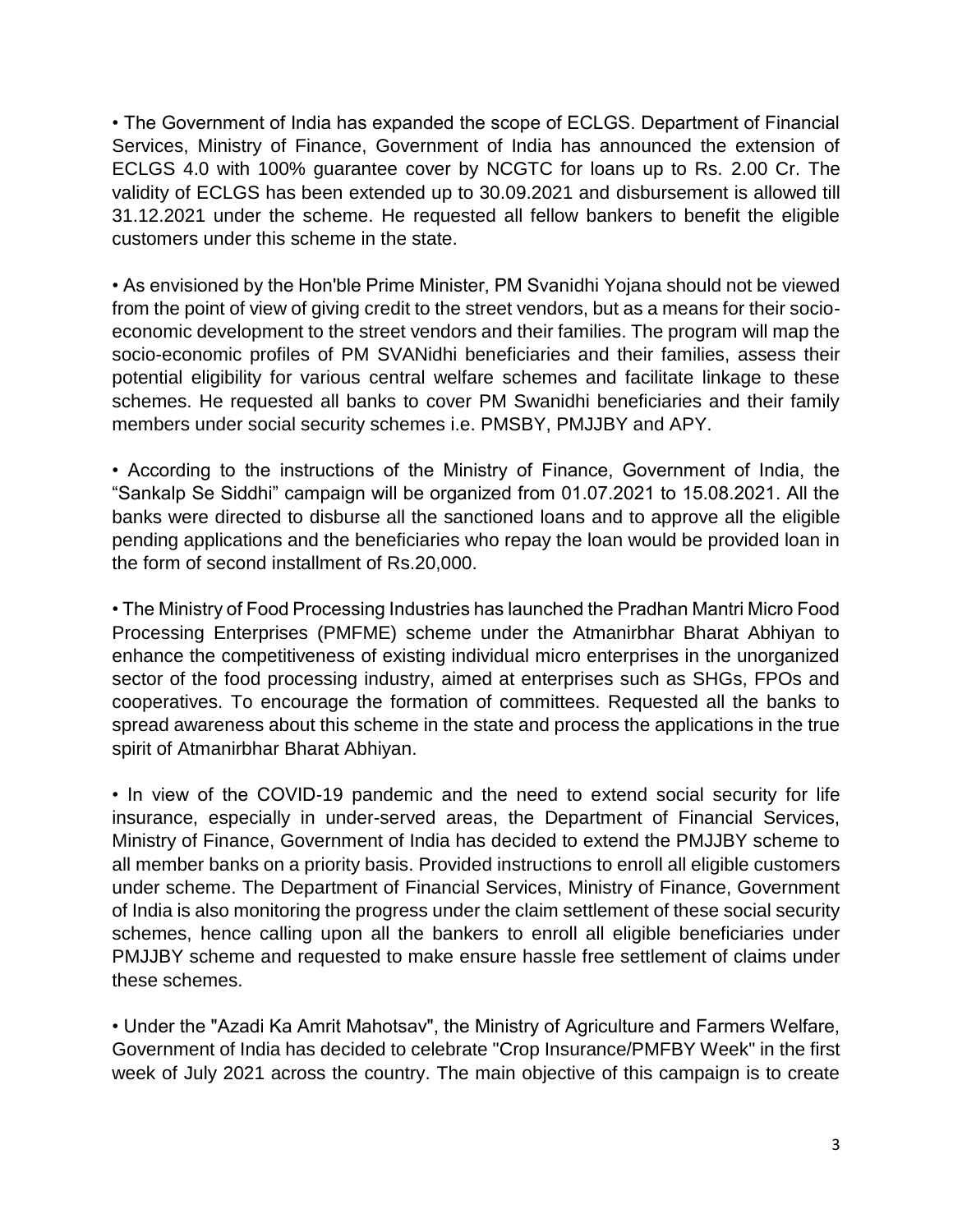awareness for PMFBY scheme and increase the enrollment of farmers in Kharif season. All fellow bankers are requested to actively participate in the campaign.

Now, the important Banking Key Parameters of the State like Business Growth, Achievement against benchmark of Priority Sector & its Sub-Sectors etc. Highlighted as follows:-

• The target under Annual Credit Plan for the financial year 2021-22 will be Rs. 2.10 lakh crore and has been earmarked with an increase of 35% over the previous year's achievement. Requested fellow bankers to prepare a strategy to achieve the target of annual credit plan in the state of Rajasthan.

• The total business of all the banks in the state has increased by 13.87% y-o-y to the level of Rs.9.04 lakh crore at the end of March 2021. Banks have shown 14.15% yoy growth in deposits and 13.52% yoy growth in outstanding advances.

• The state has a CD ratio of 84.31% as of March 2021 and is well above the RBI benchmark. Advances under priority sector have registered a year-on-year growth of 12.42 per cent, which is satisfactory and advances in agriculture have increased by 10.48%, respectively, as compared to March, 2020.

• The achievement under Annual Credit Plan (ACP) is 82.19% of the annual target as on March 2021.

Further, he drew the attention of the Government of Rajasthan to the issues where bankers need the support of the State Government:

Under the Rajasthan Agricultural Credit Operations (Removal of Difficulties) Act, 1974 (RACO-ROD Act) (Rajasthan Agricultural Credit Operations (Removal of Difficulties) Act, 1974) an amount of Rs. 3420 crore are pending for recovery in 1.71 lakh cases. Out of the above cases amount of Rs. 2290 Crores are pending for more than a year in 1.16 lakh accounts. Therefore, he requested the Government of Rajasthan to provide necessary instructions to the revenue officers for speedy processing of agricultural loans to the farmers and to encourage the banks to clear the above pending cases at the earliest.

Under SARFAESI Act till 31.03.2021 the amount of Rs. 210 crores are pending in 900 cases before the district authorities, out of which the amount is Rs. 170 crores are pending for more than 60 days in 643 cases, so he requested the state government to direct all the district magistrates to expeditiously dispose the pending cases of SARFAESI Act.

The issue of glow sign board is long pending. He requested the state government to clear it at the earliest as it has become a hurdle for all the banks.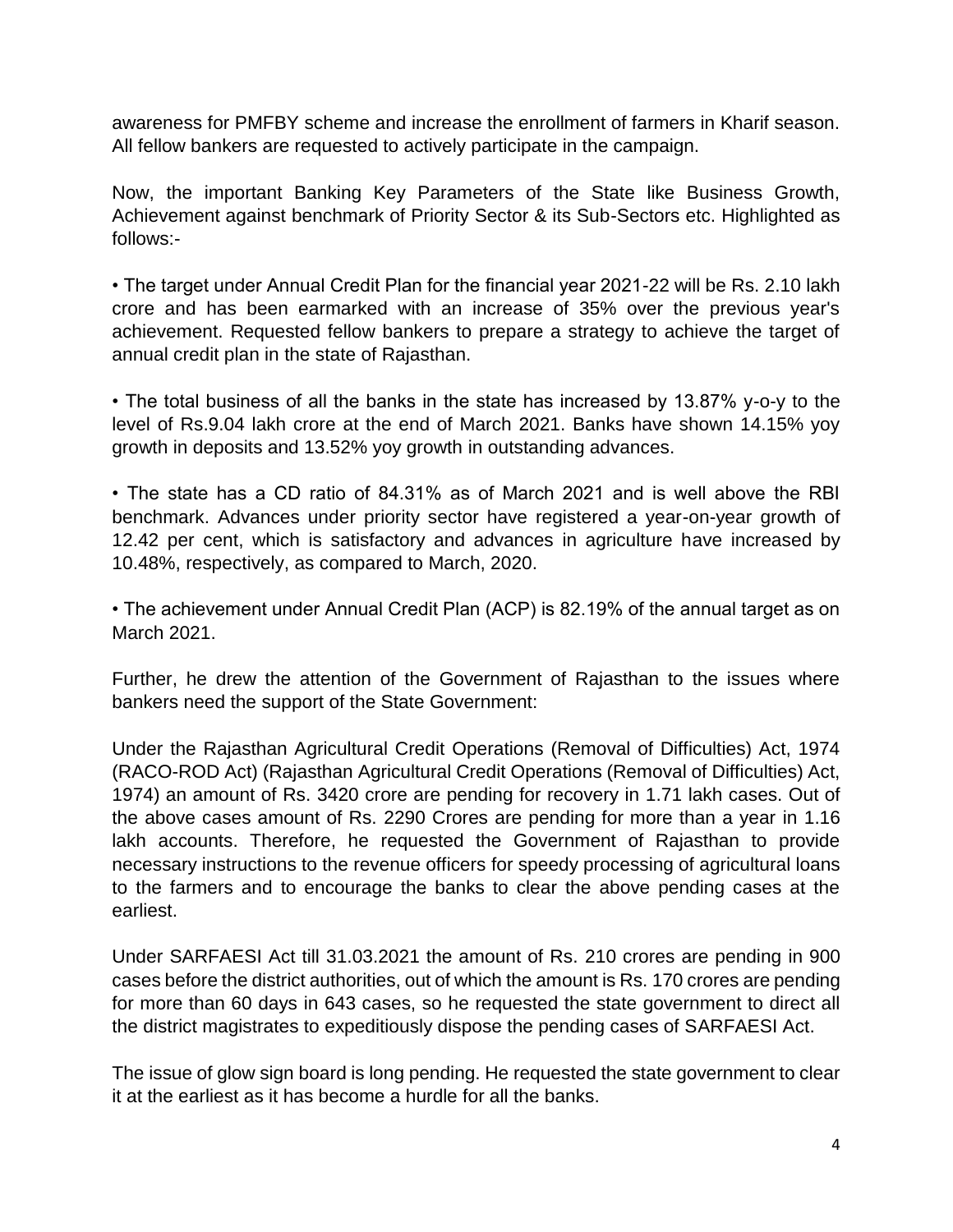To promote recovery in cases registered under RACO-RODA and SARFAESI Act, it is suggested that a suitable mechanism may be developed in the State.

Along with this, he thanked the State Government, RBI, NABARD, banks and financial institutions for coordinating towards achieving the objectives of the development process in the state.

**Shri Arun Kumar Singh Regional Director, Reserve Bank of India** in his address expressed his gratitude to all the officers and personnel of Government in SLBC, Public and Private Sector Banks and other Financial Institutions who worked hard during COVID-19 and required banking and ensured financial stability by playing a vital role in executing the financial functions successfully.

He highlighted the following points:-

• States have started easing of COVID restrictions in a phased manner and one can expect normalization of activity across the country from the beginning of July.

• To boost COVID related healthcare infrastructure and services in the country, by March 31, 2022, Rs. An on-tap liquidity window of Rs 50,000 crore is being opened.

• As per Basel III norms, Capital Conservation Buffer (CCB) was to be implemented in phases of 0.625 per cent. The 2.5 per cent CCB was scheduled to be achieved by April 1, 2021, which has been deferred till October 1, 2021. Similarly, the implementation of Net Stable Funding Ratio (NSFR) has been deferred by six months from 01 April 2021 to 01 October 2021.

• As a measure to strengthen capital conservation, banks will now have to utilize 100% of the floating provisions/counter-cyclical provisioning buffer with them as on December 31, 2020, for making specific provisions for NPAs with the prior approval of their Boards. has been allowed to do.

• The TLTRO on Tap scheme announced on 9 October 2020 is being extended for a period of six months till 30 September 2021 to focus on restructuring measures in specific sectors.

• Small Financial Banks (SFBs) have played a major role by acting as a channel for last mile supply of credit to individuals and small businesses.

• Agriculture and allied sectors play an important role in the economy of the state. In 2020- 21, agriculture and allied sector contributed 29.77 per cent to the Gross State Value Added (GSVA) of Rajasthan. A major part of the population is dependent on agriculture and allied activities for their livelihood.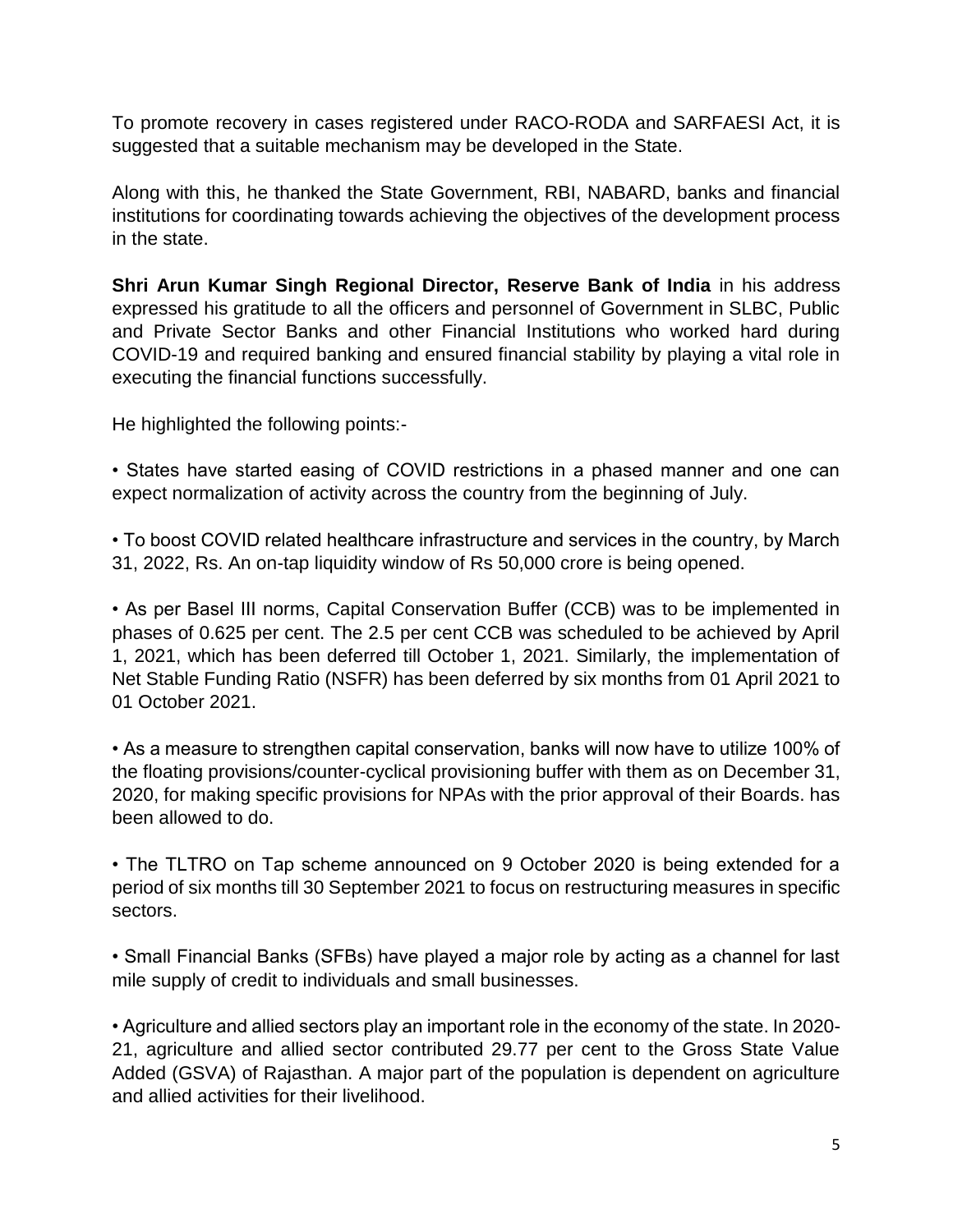• In order to encourage agricultural credit to individual farmers for mortgage/hypothecation of agricultural produce, it has been decided to increase the loan limit under Priority Sector Lending (PSL) from Rs.50 lakh to Rs.75 lakh per borrower. The credit limit for classification under PSL will continue to be Rs 50 lakh per borrower for other warehouse receipts.

• MSME sector is the growth engine of the country. As reflected in the Monetary Policy Statement dated June 04, 2021, India's total exports showed an increasing trend in March, April and May 2021. He expressed hope that banks will continue to lend to this engine of growth and employment.

• To meet the short and medium term credit needs of MSMEs and to kick-start the investment cycle with additional focus on MSMEs and small businesses, SIDBI on April 07, 2021, has received an amount of Rs 15,000 Crore. A special liquidity facility of Rs 16,000 crore was also provided in credit deficient and aspirational districts to SIDBI.

• Financial inclusion has been seen as a key enabler for achieving inclusive and sustainable development across the world. To measure the extent of financial inclusion in the country, the Reserve Bank will create and publish from time to time a "Financial Inclusion Index" (FI Index).

• NSFI envisions to make financial services available, accessible and affordable to all citizens in a secure and transparent manner to support inclusive growth through a multistakeholder approach. Under the goal of universal access to financial services, a target was set to provide banking facilities to every village within a 5 km radius of 500 households in hilly areas by March 31, 2021. In the state of Rajasthan, 03 villages were not covered by banking facilities but now these villages are being covered by mobile vans of RMGB.

• At this time, the need of the hour is to get the MSME sector out of the problems caused by the COVID-19 pandemic. In this regard, banks need to take all possible measures to lend to the sector. The Reserve Bank of India is taking various steps from NAMCABS on regular basis through monitoring of MSME credit through capacity building workshops, Townhall meetings and Empowered Committee on MSME meetings. Banks need to revise their credit appraisal procedures and take initiatives to boost the MSME sector which will help the banks to increase their lending and also help in increasing the GDP of the country.

• The Ministry of Food Processing Industries (MoFPI), Government of India, in partnership with State/UT Governments, launched a pan-India Centrally Sponsored Micro Food Processing Enterprises Scheme (PM FME) to provide financial, technical and business support to all scheme) has been launched. Banks are requested to explore opportunities in this scheme to provide finance to MSME units to generate income and employment.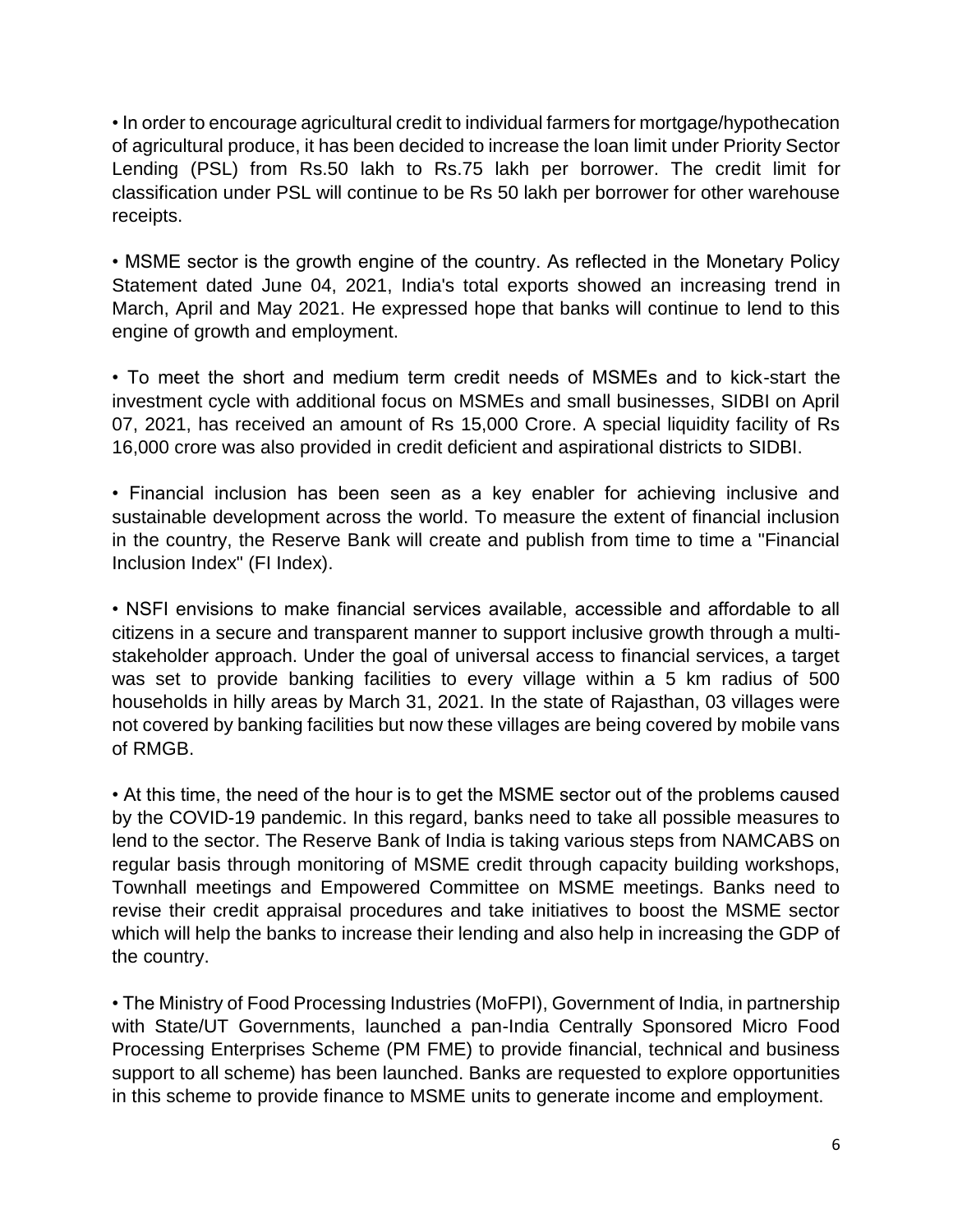**Chief General Manager, NABARD** said that term loans should be promoted in the agriculture sector. Area Development Plan has also been prepared for the year 2021-22 in the PLP made by NABARD. He requested all the banks to achieve the targets allotted to all the banks under the annual credit plan and to make available term loans to the farmers in the agriculture sector. Also explore the possibility of financing FPOs.

**Shri Ashok Kumar Dogra, Director, Department of Financial Services, Ministry of Finance, Government of India** informed that the banks have made good progress in most of the parameters. He requested for more attention by the banks on some points which are as follows:-

Issue 100% RuPay card to the eligible account holder of Pradhan Mantri Jan Dhan Yojana and ensure to get it activated.

Minimum 60% of the total loans under Pradhan Mantri Mudra Yojana should be provided in the Shishu Category.

Progress under Stand Up Scheme is not satisfactory.

The pending applications under PM-Svanidhi Yojana should be disposed of at the earliest.

The pending claims under PMJJBY and PMSBY should be settled within the stipulated time period.

Instructed all the banks to work to achieve the allocated targets of various KPIs of TFIIP by September 2021.

**Convenor, State Level Bankers Committee, Rajasthan** with the permission of Chairman, State Level Bankers Committee, directed Mr. Jayesh Sanghi, Chief Manager, SLBC, Rajasthan to start presentations on various action points of the meeting.

S**hri Jayesh Sanghi, Chief Manager, State Level Bankers Committee, Rajasthan** first of all, while greeting the Chairman of the committee, the presiding dignitaries and all the other members present, with the permission of the Chairman, he started the presentation on various action points of the meeting:

Agenda No.-1 (1.1) Requested the House to confirm the minutes of the last 148th meeting and all the members present in the House agreed.

# **Agenda Number – 2**

# **Revamp of Lead Bank Scheme**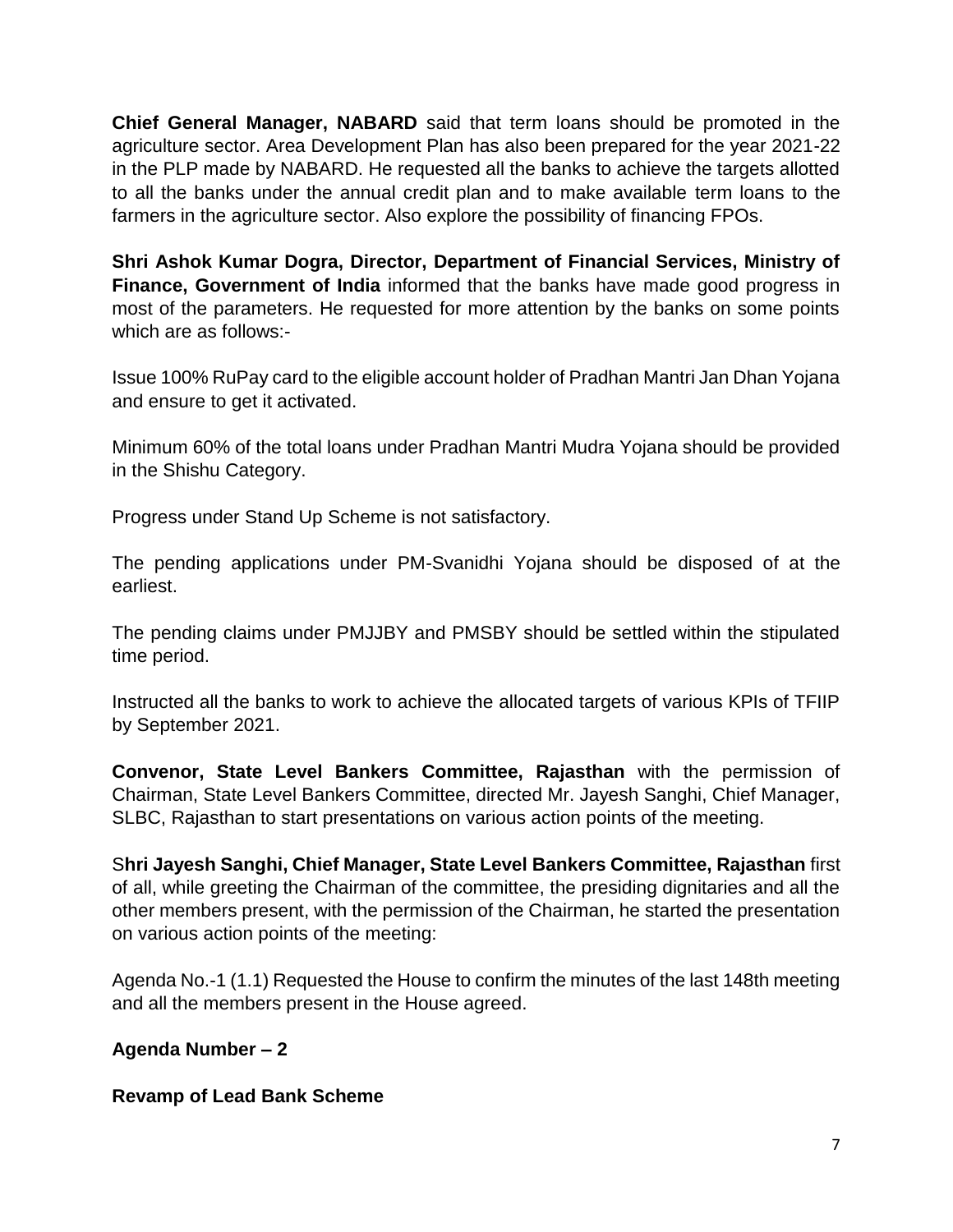He informed that guidelines have been issued for the reform of lead bank schemes issued by the Reserve Bank of India. All the controlling members are requested to comply with the suggestions given by the Reserve Bank of India for reforms in the Lead Bank Scheme, the main action points of which are as follows:

• Quarterly meeting of the State Level Bankers Committee will be focused to discuss policy issues only and the said meeting will be attended by only the Head of State or his equivalent senior officers of banks / various government departments.

• Regular issues will be discussed in the meeting of various sub-committees of the State Level Bankers Committee.

• Business targets of all bank branches/regional/administrative office in the state should be fixed by aligning with Annual Credit Plan (ACP).

# (**Proceedings: All Member Banks, Rajasthan**)

• Keeping in view the important role of the Lead District Manager, officers with requisite skills should be appointed.

• Separate office space for Lead District Office and availability of basic necessities like computer, printer and data connectivity should be ensured by LDM for discharging his main responsibilities.

• Ensure that a separate vehicle (bank/fare) is provided to the Lead District Managers.

• Work gets hampered due to lack of staff for data entry/analysis in LDM office. Therefore, the administrative office of the banks should take responsibility for providing the services of efficient computer operators to the LDMs.

Various sub-committees of the State Level Bankers Committee were organized, the details of which are as follows:-

#### **Subcommittee meeting date**

- 1. Financial Inclusion 08.06.2021
- 2. Digital Payment 08.06.2021
- 3. Development of Standardized System for Data Flow on SLBC Website 08.06.2021
- 4. MSME & EXPORT PROMOTION 11.06.2021
- 5. SHG/JLG/FPO 11.06.2021
- 6. Central and State Government Sponsored Scheme 11.06.2021
- 7. Relating to agricultural schemes and determining the duration of the crop 15.06.2021
- 8. Outstanding Debt Recovery to Be Held Soon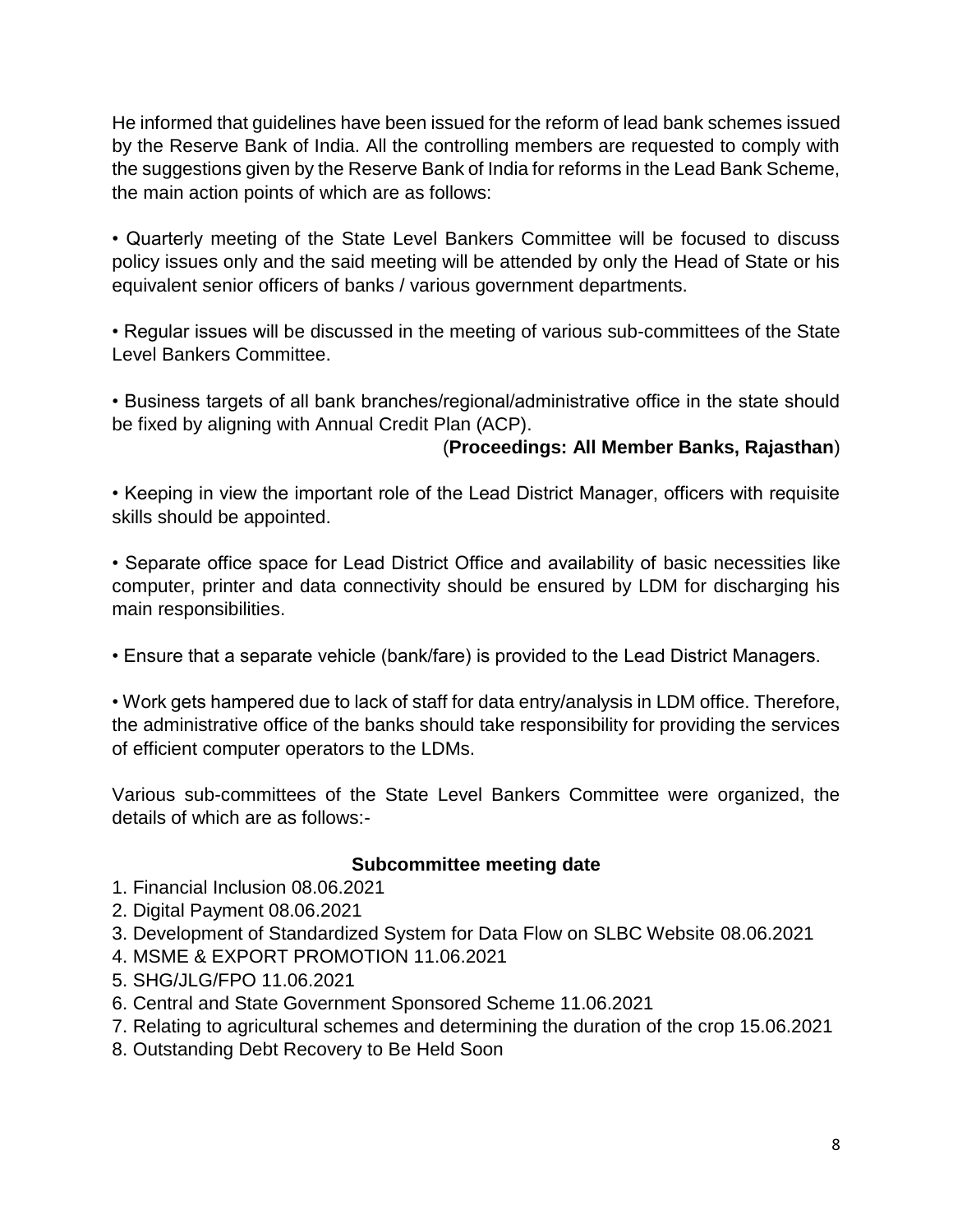To prepare the agenda for the 149th meeting of the State Level Bankers Committee, Rajasthan, the 13th meeting of the steering committee was held on 18.06.2021.

# **Agenda Number – 3**

#### **Key Business Parameters**

**Chief Manager, State Level Bankers Committee, Rajasthan** informed the House about the achievements of the state against the benchmark of key parameters of banking as follows:

A total of 8205 bank branches are functioning in the state as on 31st March, 2021. A total of 101 branches have been opened by banks in the financial year 2020-21 till March 31, 2021 and 32 branches have been opened in the March 2021 quarter.

**Deposits and Advances**: As on March 31, 2021, the total deposits in the state are Rs.4,95,444 crores with year-on-year growth of 14.15% and total advances are Rs.4,08,932 crores with a year-on-year growth of 13.52%. The year-on-year growth of Commercial, Regional Rural Banks, Co-operative Banks and Small Finance Banks in deposits has been 13.88%, 15.10%, 1.18% and 59.33% respectively and in Advances, Commercial, Regional Rural Banks, Co-operative Banks, Small Finance have been showing year-on-year growth. The year growth has been 12.90%, 17.12%, 22.48% and 14.98% respectively. The credit deposit ratio of all the banks in the state is 84.31%, which is much above the Reserve Bank of India's benchmark.

**Priority Sector Loans:** As on March 31, 2021, the priority sector loan amount has been Rs 2,57,136 crore with a year-on-year growth of 12.42% in the state.

**Loans to Agriculture Sector:** As on March 31, 2021, the loan given to agriculture sector has been Rs. 1,21,507 crore with year-on-year growth of 10.48% in the state.

**Loan to Micro, Small and Medium Enterprises:** As on March 31, 2021, the loan amount given to micro and small enterprises in the state has been Rs 94,954 crore with a yearon-year growth of 18.07%.

**Loans given to other priority sector:** As on March 31, 2021, the loan amount given to other priority sector has been Rs 40,675 crore with a year-on-year growth of 6.12% in the state.

**Loans to Weaker Sections:** The loan amount disbursed to weaker sections stood at Rs.78,619 crores with a negative growth of -1.32% year-on-year in the state as on March 31, 2021. There are some banks with negative growth year after year, due to which the progress of the state is being affected.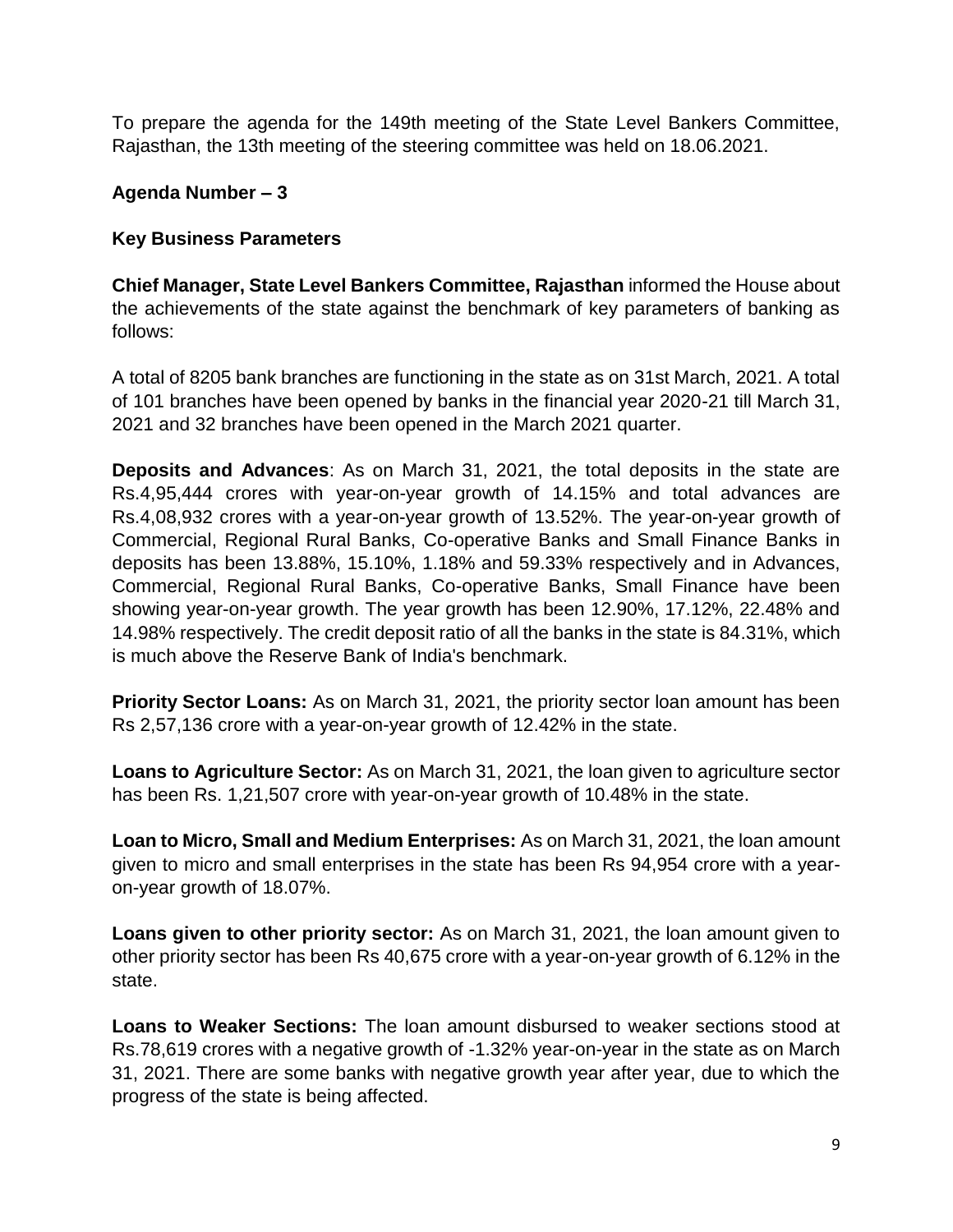**Convenor, State Level Bankers Committee, Rajasthan** requested all the banks to expedite the grant of loans to the weaker sections so that all-round development of the state can take place.

(Proceedings: All Member Banks, Rajasthan)

**Loans to Minority Communities:** The loan disbursed to minority community stood at Rs.17,825 crore with a year-on-year growth of 7.19% in the state as on March 31, 2021.

In proportion to the total advances in the state, the priority sector advances are 62.88%, 29.71% to the agriculture sector, 23.22% to MSMEs, 19.23% to the weaker sections, 15.20% to small and micro farmers and 11.58% to micro enterprises.

Among the low total advances, the ratio of advances to weaker sections to cooperative banks is 4.96, which has been very low.

(Proceedings: Rajasthan State Co-operative Bank)

Presented the comparative data of the Credit Deposit Ratio (CD Ratio) as of March 31, 2021 for the states of Uttar Pradesh, Gujarat and Haryana, the nearest states of Rajasthan.

**Convener, State Level Bankers Committee, Rajasthan** expressed satisfaction over the comparative figures of the progress of Rajasthan state with respect to the benchmark and achievement of other states.

Also told that the rate of providing loan in agriculture sector could have been increased further but due to digitization of land, the case of registering agricultural land in favor of banks is pending for a long time and due to strike of patwaris, lien on agricultural land is not being recorded in favor of banks in various Tehsils.

# **Agenda Number – 4**

# **Unbanked Rural Centers (URC)**

**Chief Manager, State Level Bankers Committee, Rajasthan** stated that out of the villages allotted by the Department of Financial Services, Ministry of Finance, Government of India, only 3 villages are left to be covered by banking service by BCs whose banking facility is not available within a radius of 5 km. and banking facility is being made available by RMGB in the above villages through mobile vans.

He said that the Lead District Manager, Jaisalmer had submitted a note-sheet to the District Collector, Jaisalmer for approval of the coverage of the above 3 villages, in which the District Collector, Jaisalmer wrote a comment "Seen" and sent it to the Leading District Manager, Jaisalmer.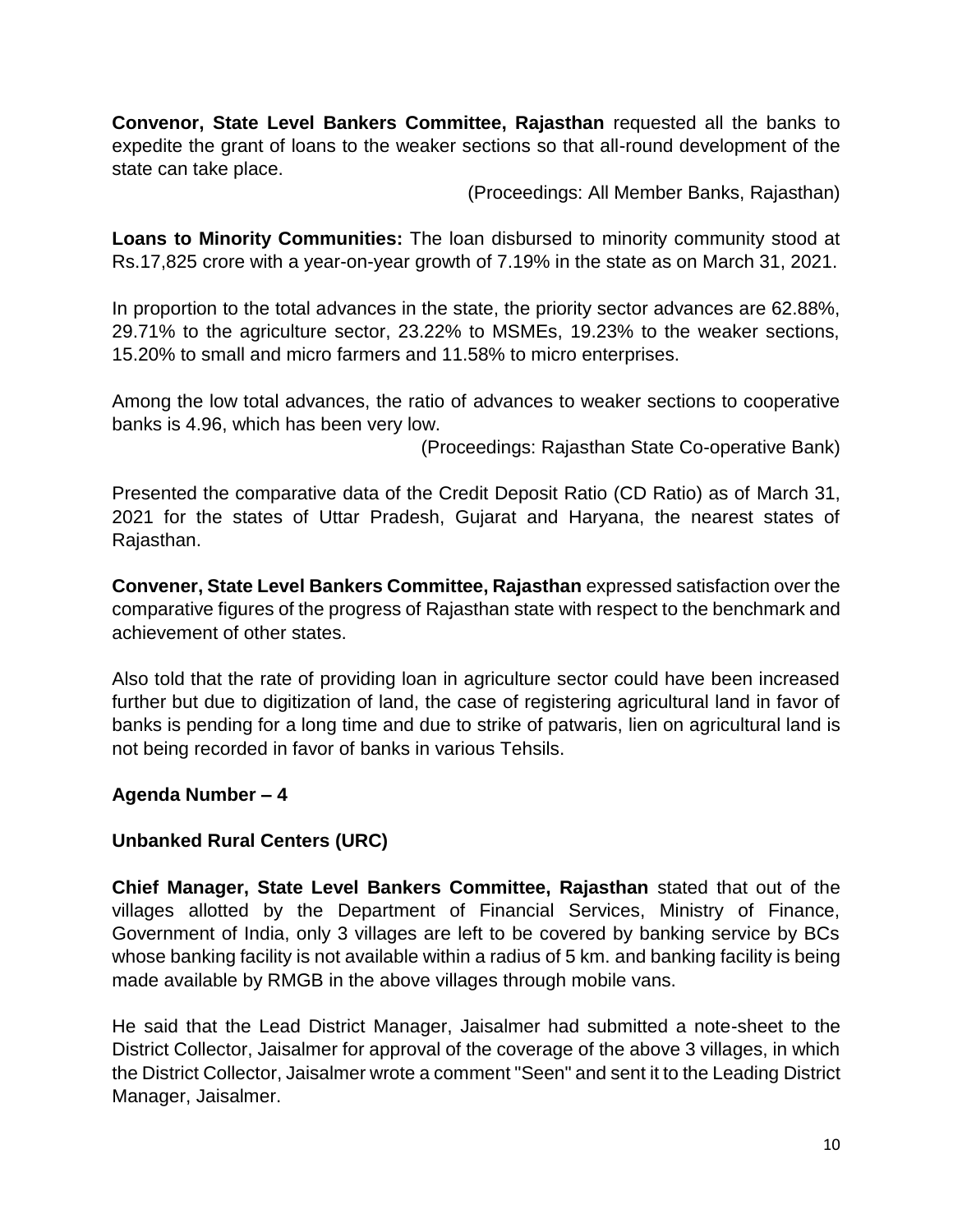**Director, Department of Financial Services, Ministry of Finance, Government of India** directed the State Bank of India to explore the possibility of covering the said villages with BC.

**General Manager, Reserve Bank of India** said that the population of the above three villages is very less like Bandri 11, Birma 36 and Sanger 3 and being a border area there is also a big problem of internet connectivity, so even after the appointment of BC there Considering the performance and the possibility of getting his income, will not be viable.

In this regard, the District Collector, Jaisalmer has approved their coverage by providing banking facility through mobile van by RMGB. Therefore, he requested the House to convince the House to cover the above three villages with banking facilities.

The decision was taken by all stake holder present in the house to consider the above 3 villages covered with banking facility from RMGB vans.

**General Manager, Reserve Bank of India** stated that the RMGB vans directed RMGB and State Bank of India to provide all basic banking facilities to the general public.

(Proceedings: State Bank of India and RMGB)

**Convenor, State Level Bankers Committee, Rajasthan** informed that assuming the above three villages are covered by banking facility, banking facility is available within 5 km radius of all the villages of the state, informed about sending the said matter to the Department of Financial Services, Ministry of Finance, Government of India.

He requested all the banks to keep all the BC points of the bank active and no village in the state should be deprived of banking facility under any circumstances in future.

(Proceedings: Member Bank, Rajasthan)

District Level Implementation Committee for the Targeted Financial Inclusion Intervention Program (TFIIP) within the overall Aspirational Districts Program (ADP) of NITI Aayog:

**Chief Manager, State Level Bankers Committee, Rajasthan informed** that in order to promote financial inclusion in the Aspirational Districts, the Department of Financial Services, Ministry of Finance, Government of India has selected under the Aspirational Districts Program (ADP) from 13.07. Targeted Financial Inclusion Intervention Program (TFIIP) has been run in the hopeful districts. The said TFIIP campaign has been identified in Baran and Jaisalmer districts of Rajasthan.

The DLIC meeting of both the Aspirational Districts was conducted as follows: • **Baran** - 06.08.2020, 10.09.2020, 08.10.2020, 12.11.2020, 17.12.2020, 22.01.2021 and 19.02.2021, 17.03.2021, 17.06.2021

• **Dholpur** – 24.06.2021 (Proposed)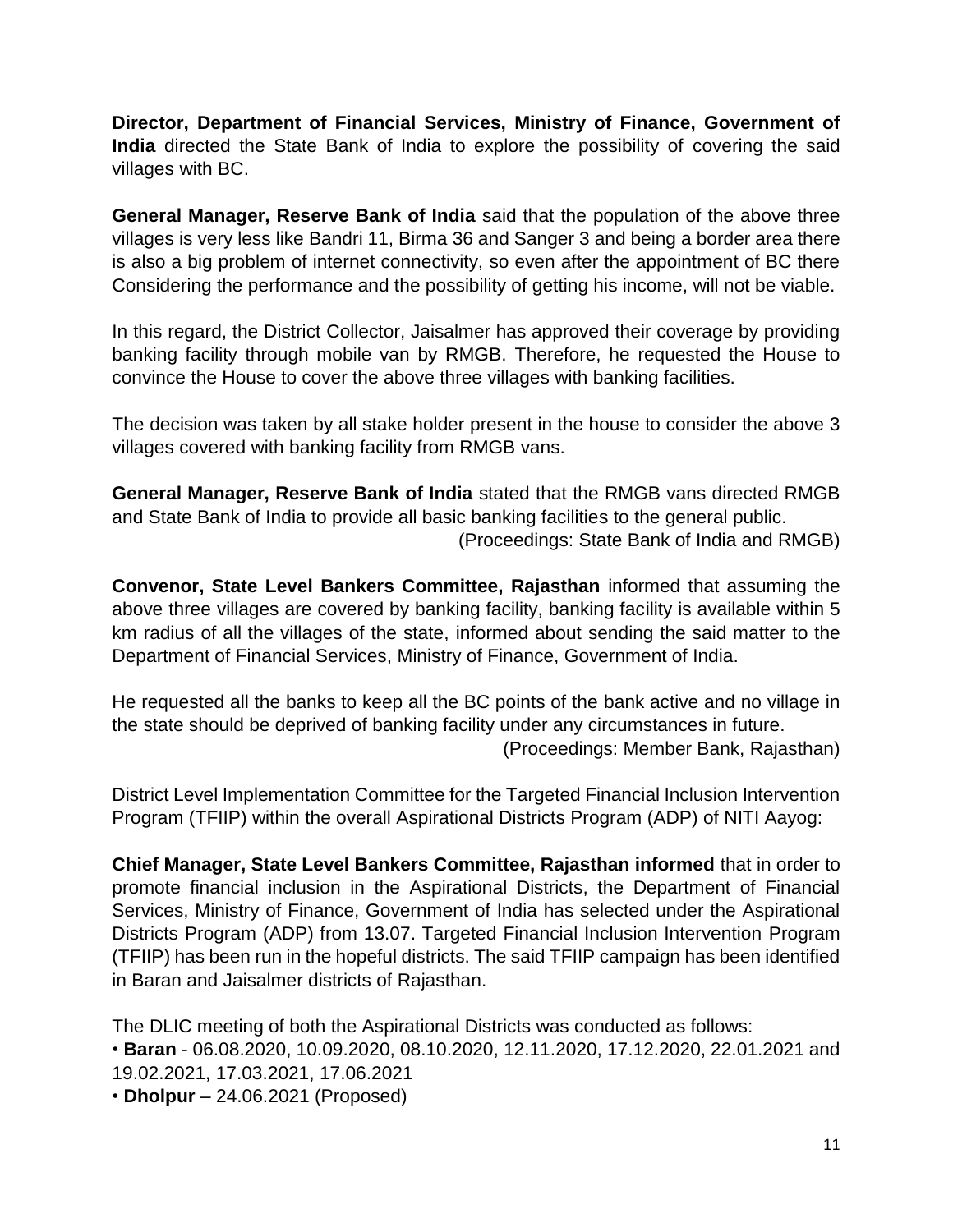- **Jaisalmer** 19.08.2020, 29.12.2020, 03.04.2021, 29.06.2021 (Proposed)
- **Karauli**  18.03.2021, 23.06.2021
- **Sirohi** 25.06.2021 (Proposed)

The National Level Steering Committee (NLSC) has decided to achieve 100% benchmark on all KPIs by the end of September, 2021.

An online portal has been developed by DFS, MoF, Government of India to collect data regarding the camps organized and enrollments done from each aspirational district. Access to the portal is being provided to the Principal District Managers of each aspirational district for uploading the progress under KPIs. (https://jansuraksha.gov.in/mis).

**Convenor, State Level Bankers Committee, Rajasthan** informed that the Principal Secretary (Finance), Government of Rajasthan has been requested to give suitable date and time for holding the SLIC meeting from SLBC level. Requested to coordinate the planning department for organizing the SLIC meeting

Also he requested all the banks to achieve 100% benchmark on all KPIs by the end of September, 2021 and requested the Lead District Managers to conduct regular DLIC meetings.

(Proceedings: All Member Banks and Lead District Manager, Jaisalmer, Baran, Karauli, Dholpur and Sirohi)

# **Atal Pension Yojana**

**Chief Manager, State Level Bankers Committee, Rajasthan** informed that on the basis of number of branches under Atal Pension, category wise targets have been allotted to banks. The details of which are as follows:

|                                                                 | <b>Type of Bank</b>             | Name of<br><b>Banks</b>     | No. of<br><b>Branches</b> | <b>Target</b><br>(Per<br><b>Branch</b> ) | Total<br><b>Target</b> | Ach. Up to<br>31.03.2021 | % Ach. |
|-----------------------------------------------------------------|---------------------------------|-----------------------------|---------------------------|------------------------------------------|------------------------|--------------------------|--------|
|                                                                 | <b>PSB</b>                      |                             | 4194                      | 60                                       | 251640                 | 246417                   | 97.92  |
| <b>Atal Pension Yojana: DFS,</b><br>MoF, GoI, vide their letter |                                 | HDFC,<br><b>Axis, ICICI</b> |                           |                                          |                        |                          |        |
| no. file no. 16/7/2015-PR                                       |                                 | and IDBI                    | 921                       | 60                                       | 55260                  | 11796                    | 21.35  |
| (PT) dated 01.06.2020 and<br>PFRDA vide e-mail dated            | <b>Private</b>                  | <b>Other</b><br>Private     |                           |                                          |                        |                          |        |
| 02.06.2020 had informed                                         |                                 | <b>Banks</b>                | <b>576</b>                | 30                                       | 17280                  | 1653                     | 9.57   |
| target for the F.Y.2020-21                                      | <b>RRB</b>                      |                             | 1553                      | 50                                       | 77650                  | 97046                    | 124.98 |
| based on the number of                                          | Co-Op.                          |                             | 460l                      | 20                                       | 9200                   |                          | 0.01   |
| branches of each bank                                           | <b>Small Finance</b><br>Bank    |                             | 305                       | 50                                       | 15250                  | 2769                     | 18.16  |
|                                                                 | State as a<br>Whole             |                             | 8009                      |                                          | 270 426280             | 359682                   | 88.12  |
|                                                                 | <b>Data received from PFRDA</b> |                             |                           |                                          |                        |                          |        |

Against the target of 4,26,380 enrollment in the state, 3,59,682 enrollment has been achieved till 31.03.2021, which is 88.12%.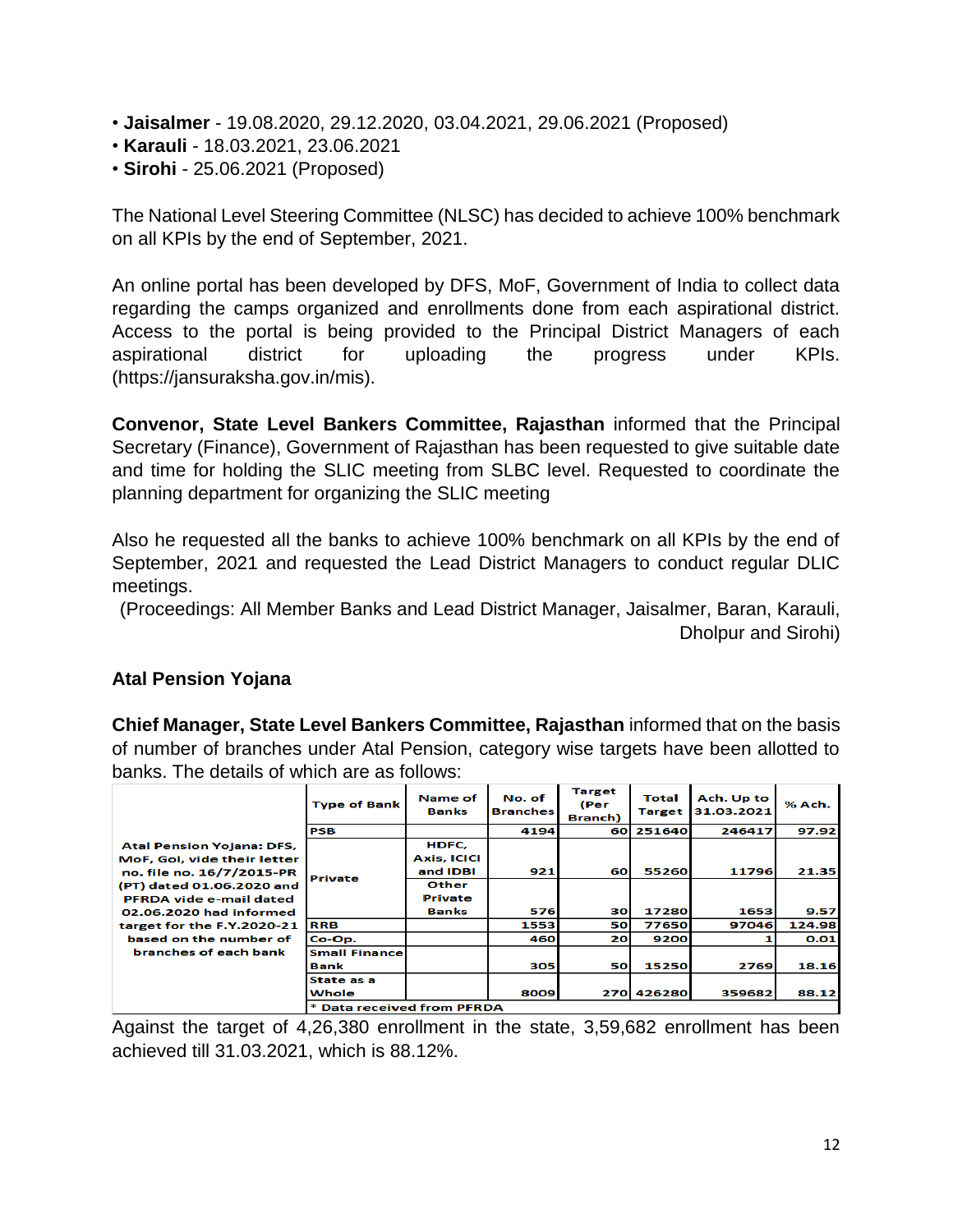The progress of the following banks till March 2021 is very worrying even after continuous follow-up action for more than one year:

Rajasthan State Co-operative Bank – 1 (0.01%), ICICI Bank – 3736 (14%), AU Small Finance Bank – 2769 (18%), HDFC Bank – 2965 (26%).

(Proceedings: Rajasthan State Co-operative Bank and Small Finance Bank)

**Representative, Rajasthan State Cooperative Bank** informed that the technical problem has been resolved and assured to make progress under the said scheme in the coming quarter.

**Convenor, State Level Bankers Committee, Rajasthan** requested Rajasthan State Cooperative Bank to make efforts towards achieving the targets provided under Atal Pension Yojana.

(Proceedings: Rajasthan State Co-operative Bank)

He said that the progress of the state is being adversely affected due to some private banks. Along with this, other banks were also requested to achieve the target under the said scheme.

**State Head, ICICI Bank informed** that his bank has done Atal Pension Yojana as a campaign in the month of November and December and assured the House to achieve 100% target in the current financial year.

(Proceedings: Private Sector Banks)

#### **Identification of one Digital District-**

**Chief Manager, State Level Bankers Committee, Rajasthan** informed that as per the directions of Reserve Bank of India, Karauli, one of the ambitious districts of Rajasthan state, has been identified to make 100% digital. The deadline was extended till June 2021 due to the spread of the Kovid-19 pandemic. The progress of Karauli and the state of 100% digital is as follows:

|            | Progress of 100 % Digital District - Karauli - Comparision from March 2020 to May 2021 |                                 |                                                        |                           |                                         |                    |                                                                                                                                                                    |                                                               |                                     |                                                  |                                           |                                                                                                                                          |  |  |
|------------|----------------------------------------------------------------------------------------|---------------------------------|--------------------------------------------------------|---------------------------|-----------------------------------------|--------------------|--------------------------------------------------------------------------------------------------------------------------------------------------------------------|---------------------------------------------------------------|-------------------------------------|--------------------------------------------------|-------------------------------------------|------------------------------------------------------------------------------------------------------------------------------------------|--|--|
|            |                                                                                        |                                 | 1. Digital coverage for individuals (Savings Accounts) |                           |                                         |                    |                                                                                                                                                                    |                                                               |                                     | Digital coverage for business (Current Accounts) |                                           |                                                                                                                                          |  |  |
| Sr.<br>No. | <b>Months</b>                                                                          | Operative<br><b>SB Accounts</b> | Total No. of  % Debit/ RuPay  <br>cards<br>coverage    | % Net banking<br>coverage | % of MB/UPI/<br><b>USSD</b><br>coverage | % AEPS<br>coverage | <b>Total No. of Operative</b><br><b>SB Accoutns covered</b><br>with at lease one of the<br>facilities - Debit/RuPay<br>cards, net banking,<br>mobile banking, UPI. | <b>Total No. of</b><br><b>Operative CA</b><br><b>Accounts</b> | % Net<br><b>Banking</b><br>Coverage | % of POS/<br>QR<br>coverage                      | % of Mobile<br><b>Banking</b><br>coverage | <b>Total No. of</b><br><b>Operative Current</b><br><b>Accounts covered</b><br>with at least one of<br>digital modes of<br>payments - Net |  |  |
|            | <b>Mar-20</b>                                                                          | 1453457                         | 67.29                                                  | 8.25                      | 20.58                                   |                    | 68.56                                                                                                                                                              | 12094                                                         | 20.37                               | 23.26                                            | ٠                                         |                                                                                                                                          |  |  |
| 3          | <b>Mar-21</b>                                                                          | 1390008                         | 86.52                                                  | 13.57                     | 51.90                                   | 96.74              | 98.59                                                                                                                                                              | 14773                                                         | 48.37                               | 43.39                                            | 37.79                                     | 95.60                                                                                                                                    |  |  |
|            | Apr-21                                                                                 | 1393962                         | 87.97                                                  | 14.04                     | 48.12                                   | 95.49              | 98.51                                                                                                                                                              | 14780                                                         | 48.73                               | 43.65                                            | 38.23                                     | 95.30                                                                                                                                    |  |  |
|            | $Mav-21$                                                                               | 1395081                         | 88.16                                                  | 14.1                      | 48.58                                   | 95.55              | 98.77                                                                                                                                                              | 14810                                                         | 48.85                               | 43.79                                            | 39.44                                     | 95.55                                                                                                                                    |  |  |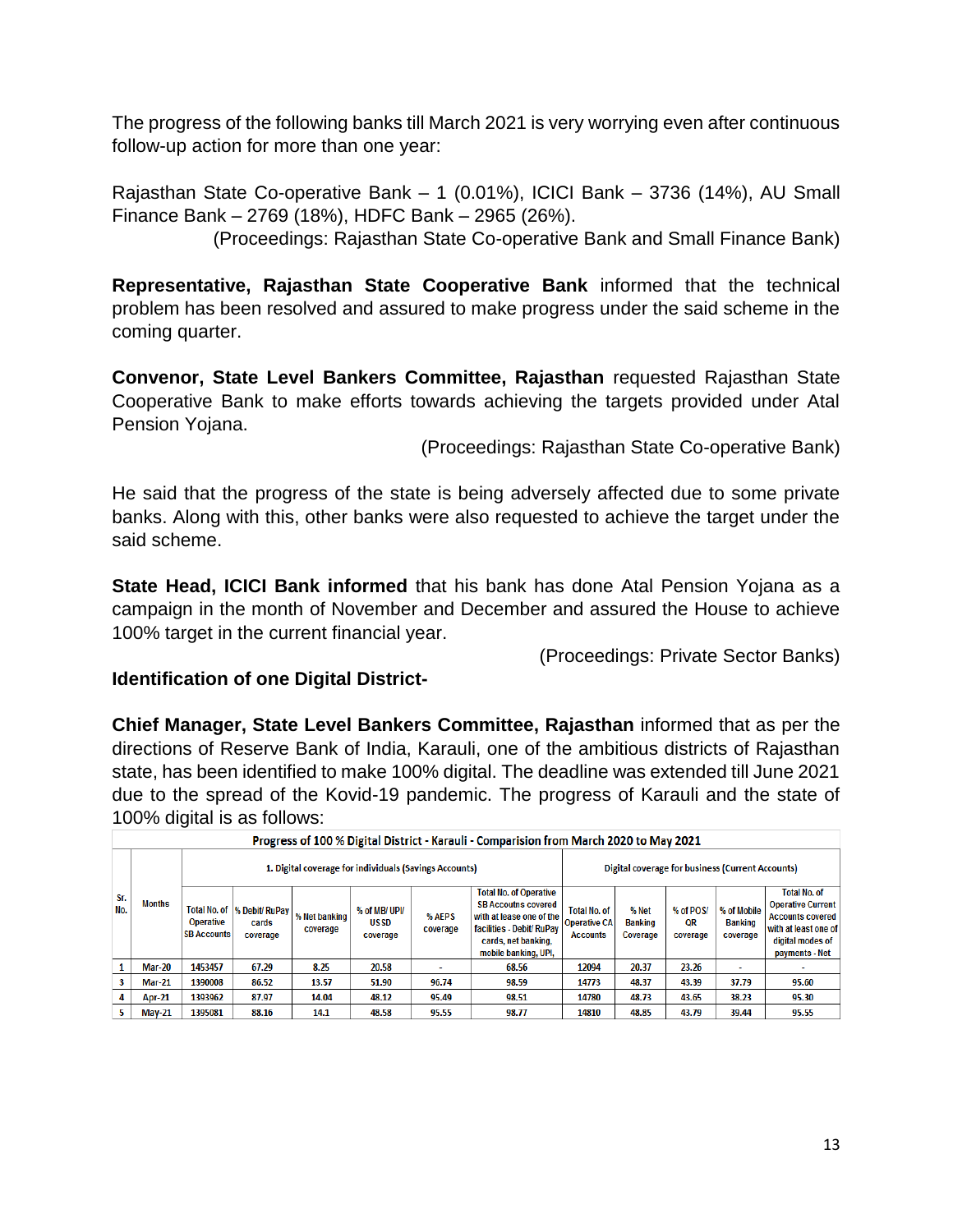|            | Progress of 100 % Digital State - Rajasthan - Comparision from March 2020 to March 2021 |                                                               |                                     |                           |                                          |                    |                                                                                                                                                                 |                                                             |                                         |          |                                           |                                                                                                                                                         |  |
|------------|-----------------------------------------------------------------------------------------|---------------------------------------------------------------|-------------------------------------|---------------------------|------------------------------------------|--------------------|-----------------------------------------------------------------------------------------------------------------------------------------------------------------|-------------------------------------------------------------|-----------------------------------------|----------|-------------------------------------------|---------------------------------------------------------------------------------------------------------------------------------------------------------|--|
|            | 1. Digital coverage for individuals (Savings Accounts)                                  |                                                               |                                     |                           |                                          |                    |                                                                                                                                                                 | Digital coverage for business (Current Accounts)            |                                         |          |                                           |                                                                                                                                                         |  |
| Sr.<br>No. | <b>Months</b>                                                                           | <b>Total No. of</b><br><b>Operative SB</b><br><b>Accounts</b> | % Debit/ RuPay<br>cards<br>coverage | % Net banking<br>coverage | % of MB/ UPI/<br><b>USSD</b><br>coverage | % AEPS<br>coverage | <b>Total No. of Operative SB</b><br>Accoutns covered with at<br>lease one of the facilities -<br>Debit/RuPay cards, net<br>banking, mobile banking,<br>UPI.USSD | <b>Total No. of</b><br><b>Operative CA</b><br><b>Accnts</b> | % Net banking  % of POS/ QR<br>Coverage | coverage | % of Mobile<br><b>Banking</b><br>coverage | <b>Total No. of Operative</b><br><b>Current Accounts</b><br>covered with at least<br>one of digital modes<br>of payments - Net<br>Banking, POS, QR etc. |  |
|            | <b>Mar-20</b>                                                                           | 72023952                                                      | 58.51                               | 9.61                      | 15.39                                    |                    | 63.26                                                                                                                                                           | 1608216                                                     | 33.73                                   | 8.66     |                                           |                                                                                                                                                         |  |
|            | <b>Mar-21</b>                                                                           | 77640877                                                      | 70.03                               | 14.85                     | 19.25                                    | 84.43              | 88.91                                                                                                                                                           | 1850073                                                     | 49.68                                   | 11.32    | 36.02                                     | 63.57                                                                                                                                                   |  |

**Convenor, State Level Bankers Committee, Rajasthan** requested all the banks that only a few days are left to make the district Karauli 100% digital, so make strenuous efforts to achieve 100% digitization target by 30.06.2021.

(Proceedings: All Member Banks, Rajasthan)

# **Agenda Number – 5**

#### **Progress under Annual Credit Plan**

**Chief Manager, State Level Bankers Committee, Rajasthan** informed that against the target (annual) of Rs 1,89,281 crore set for the year 2020-21 under the annual credit plan, the achievement under the priority sector till March, 2021 quarter is Rs 1,55,570 crore. (82.19%). Achievement of 83.38% has been registered in agriculture, 89.83% in micro, small and medium enterprises and 50.73% in other priority sector. Under the Annual Credit Plan, against the targets set (annual) for the year 2020-21, commercial banks have achieved 84.39%, Regional Rural Banks 86.24%, Cooperative Banks 66.39%, Small Finance Banks 75.66% up to March 2021 quarter .

**Convenor, State Level Bankers' Committee, Rajasthan**, under the annual credit plan, the below average achievement banks of the state such as Punjab and Sind Bank (28.42%), Rajasthan State Land Development Bank (29.71%), Yes Bank (30.28%), Bank of Maharashtra (48.78%), UCO Bank (61.93%), State Bank of India (63.41%) and Canara Bank (64.87%). Requested all the banks to achieve 100% achievement against the target of the above mentioned banks.

(Proceedings: Punjab & Sind Bank, Rajasthan State Land Development Bank, Yes Bank, Bank of Maharashtra, UCO Bank, State Bank of India, Canara Bank)

**Convener, State Level Bankers Committee, Rajasthan** said that the rate of providing loans in the agriculture sector in the state could have been increased faster, but the process of registering agricultural land in favor of banks is stalled due to slow process of online registration of agricultural land in many tehsils.

**Joint Secretary to Government, Revenue Department, Government of Rajasthan** informed that the work of digitization of agricultural land is in progress which will be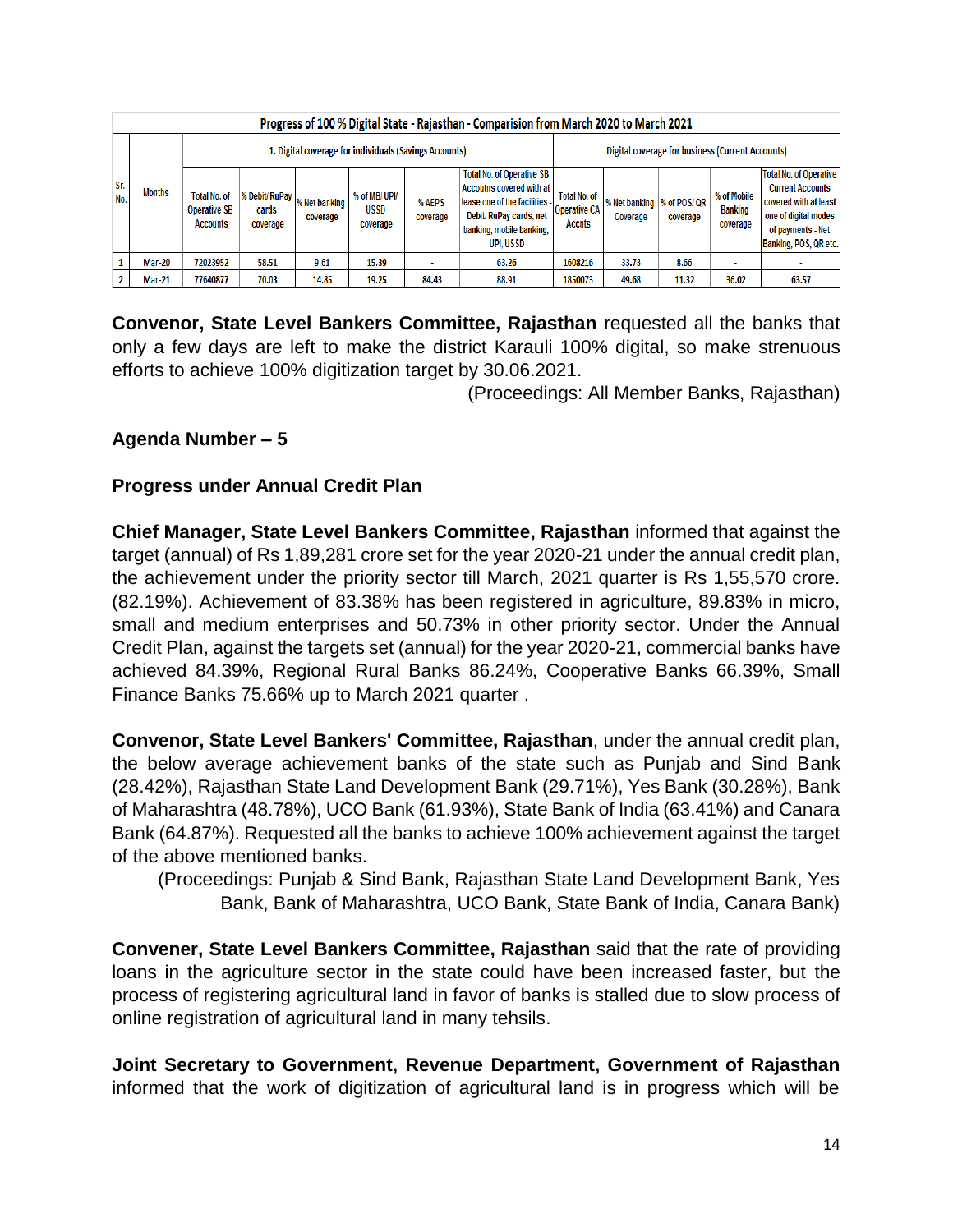completed soon. The above work is being done by other officers so that the work is not affected by the strike of Patwari.

**Chairman, State Level Bankers Committee, Rajasthan** stated that it is important for all banks to provide priority sector loans to achieve the benchmark set by the Reserve Bank of India. Therefore, the above problems should be resolved promptly by the state government, otherwise the targets under the annual credit plan will not be achieved by the banks. Therefore, requested the Revenue Department, Government of Rajasthan to expedite the process of registering agricultural land in favor of banks.

(Proceedings: Revenue Department, Government of Rajasthan)

**Chief Manager, State Level Bankers Committee, Rajasthan** informed that under the annual credit plan approved by DLCC of all the districts, a target of Rs. 2,10,484 crore has been set for the year 2021-22, in which Rs. 1,21,542 crore for agriculture sector. The target of Rs. 66,773 crore for MSME sector, Rs. 22,169 crore for other priority sector has been set. The above targets allotted under Annual Credit Plan were accepted by the House.

# **Scale of Finance for F. Y. 2021-22**

**Chief Manager, State Level Bankers Committee, Rajasthan** informed that the State Level Technical Committee under the chairmanship of Principal Secretary, Agriculture, Government of Rajasthan to finalize the Scale of Finance recommended by the District Level Technical Committee (DLTC) by the Central Office of NABARD. Instructions have been issued vide letter dated 15.04.2020 to constitute (SLTC). The scale of finance for 2021-22 has been fixed in the DLTC meetings in all the districts.

The first meeting of SLTC in Rajasthan was held on 12.05.2021 in which detailed discussions were held regarding finalization of Scale of Finance for the financial year 2021-22.

However, in some districts like Baran, Bharatpur, Hanumangarh, Jodhpur, Sirohi, Sri Ganganagar and Udaipur, the scale of finance has been reduced from 2019-20 to 2021- 22.

In this regard, a sub-committee of SLTC has been constituted to review the scale of finance in the above districts and the decision of the said committee is still awaited.

The representatives of Rajasthan State Co-operative Bank and NABARD are requested to resolve this issue.

(Proceedings: NABARD and Rajasthan State Co-operative Bank)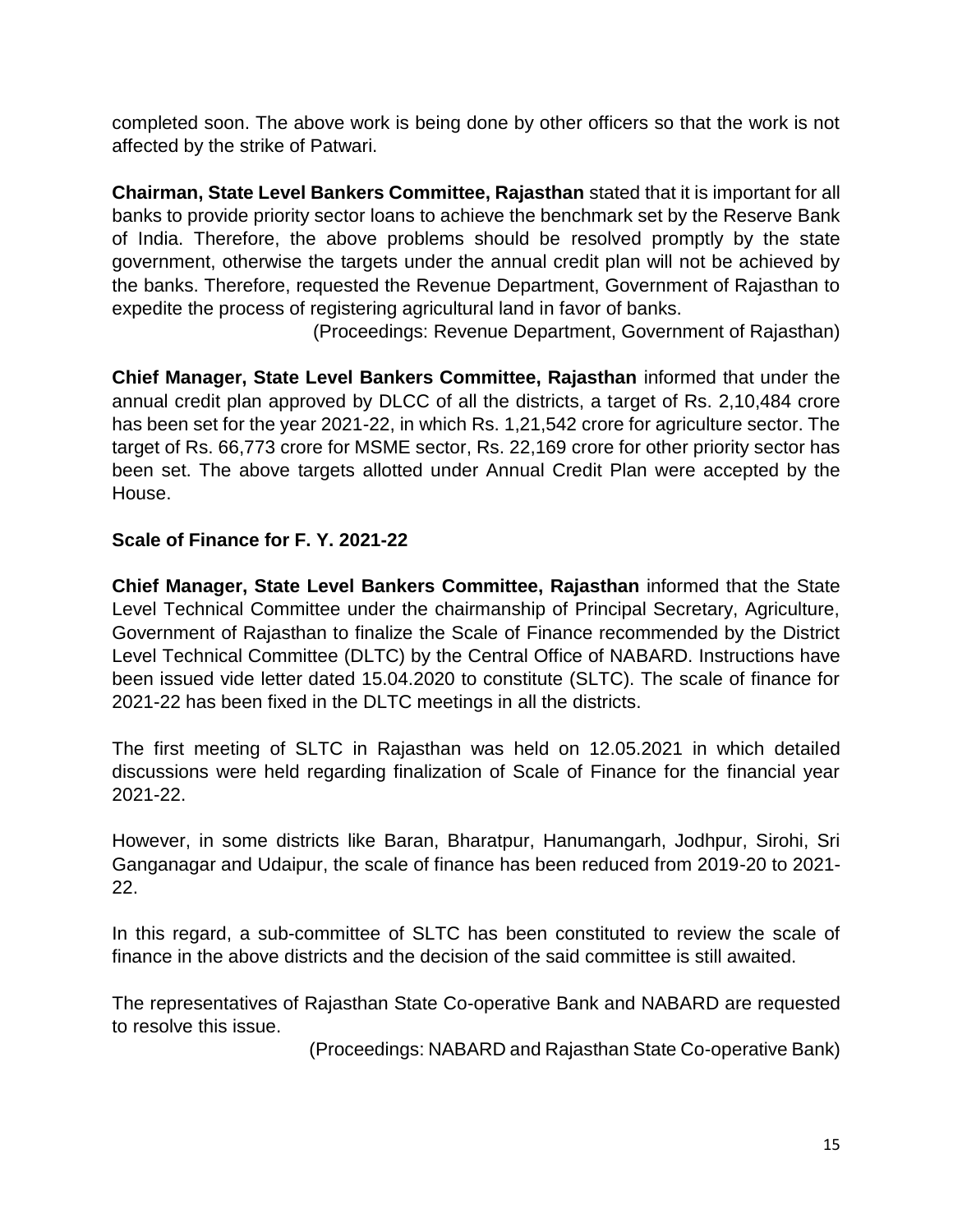**Chief General Manager, NABARD** stated that the scale of finance in Hanumangarh district was reduced due to higher scale of finance than the neighboring state of Punjab and also adjoining districts. After meeting with the Principal Secretary, Agriculture, Government of Rajasthan, assured the House of resolving the said issue.

# **Review of Credit Disbursement by Banks**

**Chief Manager, State Level Bankers Committee, Rajasthan** informed that the Revenue Department, Government of Rajasthan and Land Management Department, Government of Rajasthan have launched "Agriculture Loan Rehan Portal" to make the process of taking agricultural loan easier for the farmers in the state. In the first phase of the program, Jhunjhunu and Jaipur districts have been selected for implementation of "Krishi Loan Rahan Portal" and the remaining districts of Rajasthan will be covered in the next phase.

Department of Financial Services, Ministry of Finance, Government of India vide letter F No. 19/13/2020-RRB dated 20.01.2021 has directed all SLBCs to submit the current status report on the process of digitization of land records.

In this regard, SLBC, Rajasthan through various emails dated 15.02.2021, 23.02.2021 and 20.04.2021 has requested the Commissioner, Land Management Department, Government of Rajasthan to provide the latest status of digitization of land records process for onward submission to the financial Services Department, Ministry of Finance, Government of India.

(Proceedings: Department of Land Management, Government of Rajasthan)

# **Banks Issues:**

Existing bank living on land mortgages previously noted in favor of the bank during digitization of land records.

The process of taking note of the stay on agricultural land that has been stopped due to the strike of Patwaris at various places.

(Proceedings: Department of Land Management, Government of Rajasthan)

#### **National Rural Livelihoods Mission (NRLM)**

**Chief Manager, State Level Bankers Committee, Rajasthan** informed that 487 Cluster Level Federations (CLFs) and 15,506 Village Organizations (VOs) are working in the state till 31.03.2021 under NRLM Scheme. Against the target of funding 67,470 SHGs for the year 2020-21, 60,117 SHGs have been funded under the National Rural Livelihoods Mission (NRLM), which is an achievement of 89.10%.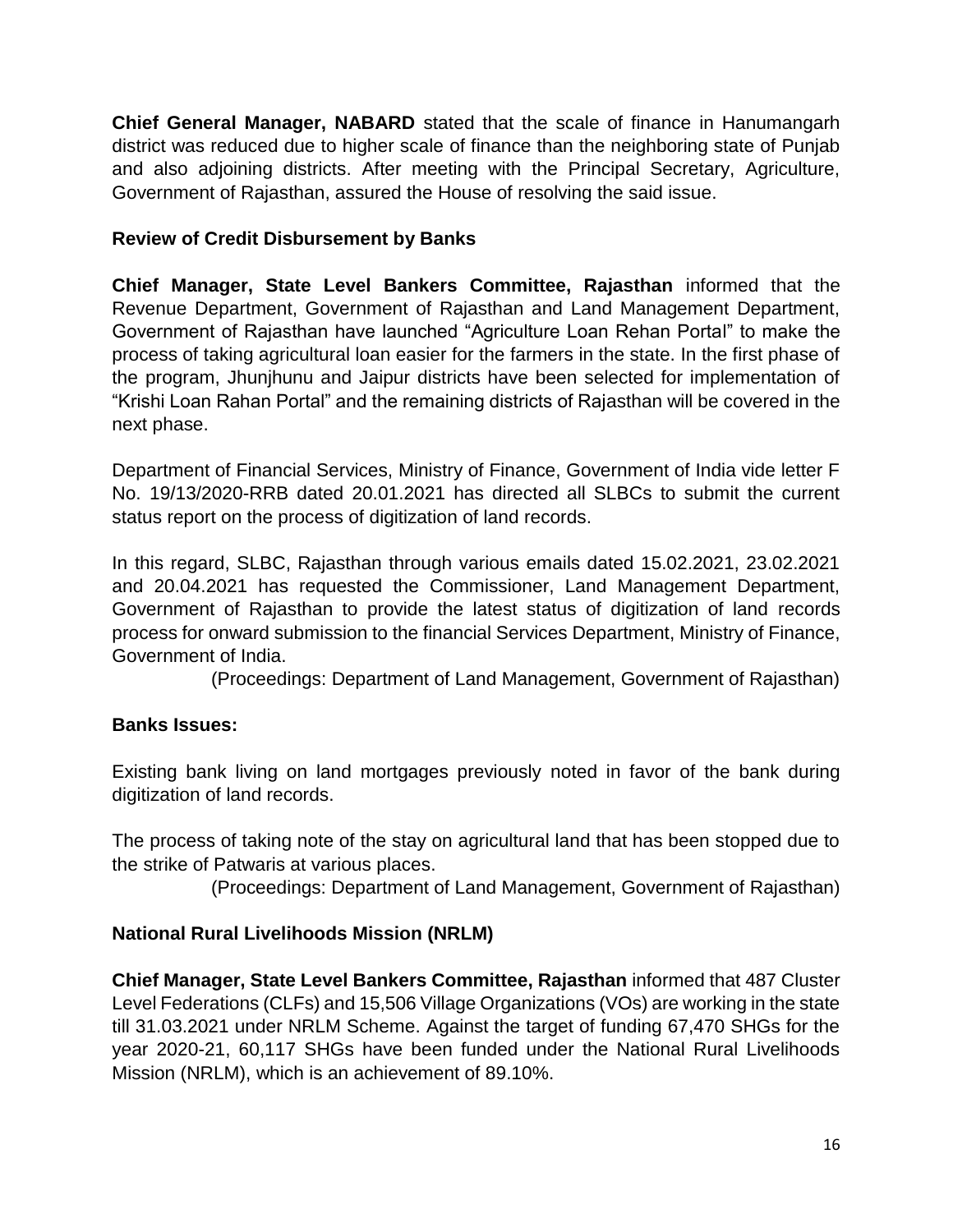**Action Point (ATR) of 148th SLBC:** The achievement in the financial year 2020-21 under NRLM scheme is as follows:

• Against the target allocated by Punjab National Bank to finance 5,418 SHG clusters, 3,949 (72.89%) SHG clusters have been financed.

• Against the target of financing 9,962 SHG clusters by RMGB, 4,266 (42.82%) SHG clusters have been funded.

• Against the target of funding 8,236 SHG clusters by State Bank of India, 3,432 (41.67%) SHG clusters have been financed.

• In the financial year 2021-22 also informed by all the banks that full efforts are being made to achieve 100 percent against the allocated targets.

**Representative, State Bank of India** assured good progress under the said scheme.

Rajasthan State Cooperative Bank has provided information related to state cooperative banks like branch, IFSC code, block etc. to Rajeevika. Based on the above information, Rajeevika has informed about giving branch wise user ID so that the information of branches can be uploaded on the portal and recovery of outstanding NPAs can be done with the help of Rajeevika.

But the process of updating the data on NRLM portal from the level of Rajasthan State Cooperative Bank is under process.

# **National Urban Livelihoods Mission (NULM)**

**Chief Manager, State Level Bankers Committee, Rajasthan** informed that under the National Urban Livelihoods Mission (NULM) during the financial year 2020-21, against the targets of sanctioning loans to 2,050 individuals, 414 groups and 1520 self-help groups, dated 31.03. The achievement till 2021 has been 2079, 9 and 362 respectively. He said that sufficient number of applications have been sent to the bank branches against the targets. The applications of 9,899 individuals, 9 groups and 440 SHGs have been sent to the bank branches.

He requested the Local Self Government Department, Government of Rajasthan to send quality applications under the scheme to bank branches and instruct all field officers not to send similar type of business applications in one branch and send sufficient quantity of applications to bank branches.

(Proceedings: Local Self Government Department, Government of Rajasthan)

# **Prime Minister Employment Generation Scheme (PMEGP)**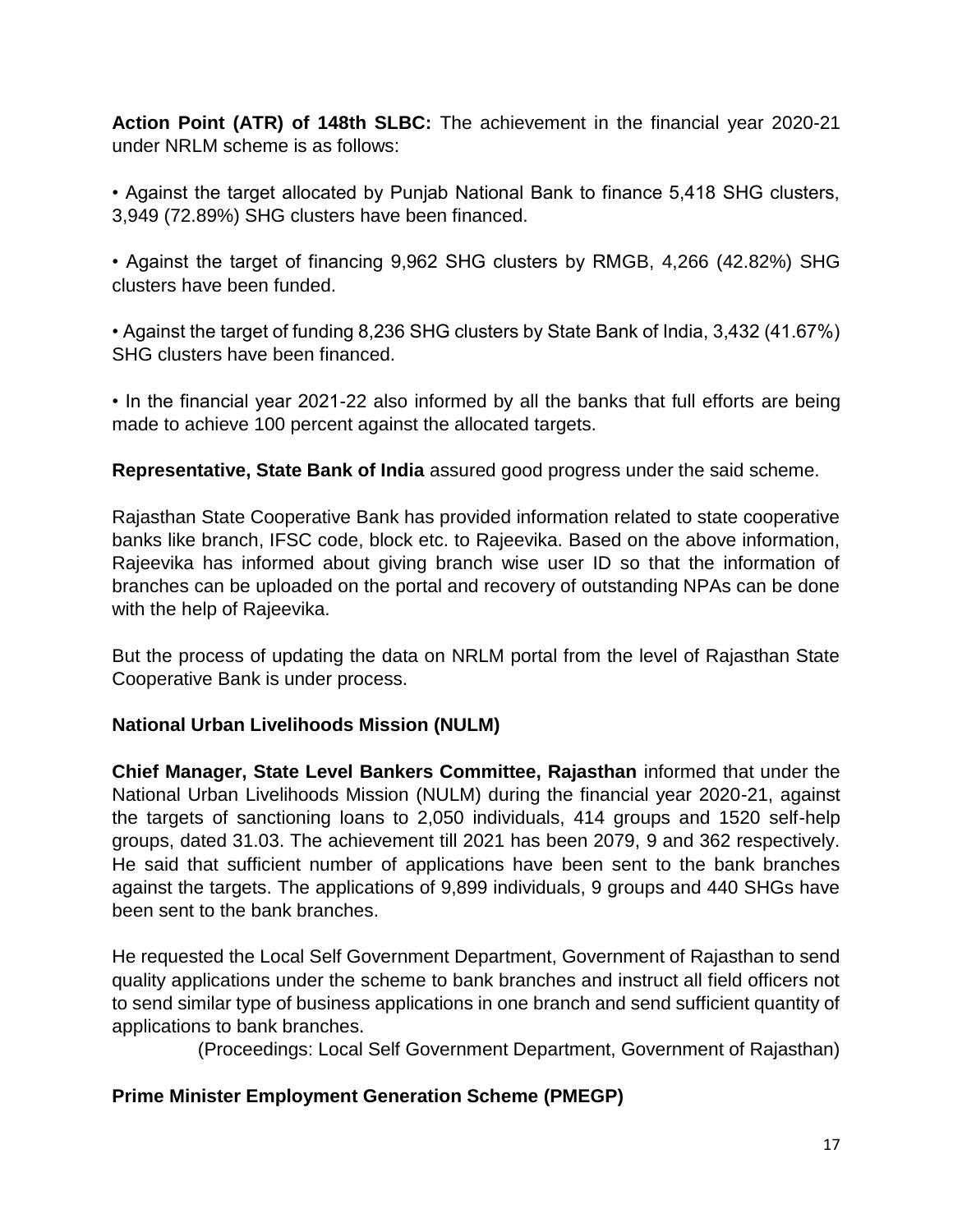**Chief Manager, State Level Bankers Committee, Rajasthan** informed the House about the progress under the PMEGP scheme up to 31.03.2021 as follows:

Against the target amount of Rs 80.94 crore (margin money) allocated to all the banks in the state, the achievement till date 31.03.2021 is Rs 86.09 crore (Disbursement) which is 106.36%.

Progress of following banks are very good against the target allotted: AU Small Finance Bank (291.67%), Punjab & Sind Bank (212.35%), Bank of Baroda (210.63%), Central Bank of India (197.40%), Indian Overseas Bank (136%).

However progress of following banks are not satisfactory against the allotted targets: ICICI Bank, Indian Bank, RMGB, BRKGB, State Bank of India

**State Director, KVIC, Government of India** informed that the branches are returning the applications for irrational reasons and ensure that margin money is claimed in the accepted cases of the last financial year.

**Representative, State Bank of India** stated that the margin money distribution given by the SLBC by the bank till 31.03.2021 would be Rs. 17.04 crore against the target of Rs. 13.78 crore (80.90%) margin money has been claimed.

**Chairman, State Level Bankers Committee, Rajasthan** instructed department to analyze the reasons for returning the applications for irrational reasons under the scheme in the sub-committee meeting of SLBC.

(Proceedings: SLBC, Rajasthan and KVIC Government of India)

# **Mukhya Mantri Laghu Udyog Prothsahan Yojana (MLUPY)**

**Chief Manager, State Level Bankers Committee, Rajasthan** informed that a target of 10,000 accounts has been provided under Mukhyamantri Laghu Udyog Yojana during the financial year 2020-21, against which 8562 applications have been approved till 31.03.2021.

**Convener, State Level Bankers Committee, Rajasthan** informed that the Government of Rajasthan has an ambitious plan for the upliftment of micro, small and medium entrepreneurs and requested all the banks to clear the pending loan applications under the scheme and provide loans to all the eligible people and ensure the speedy disbursement of the sanctioned loans.

(Proceedings: All Member Banks)

# **Indira Mahila Shakti Udyam Protshan Yojna**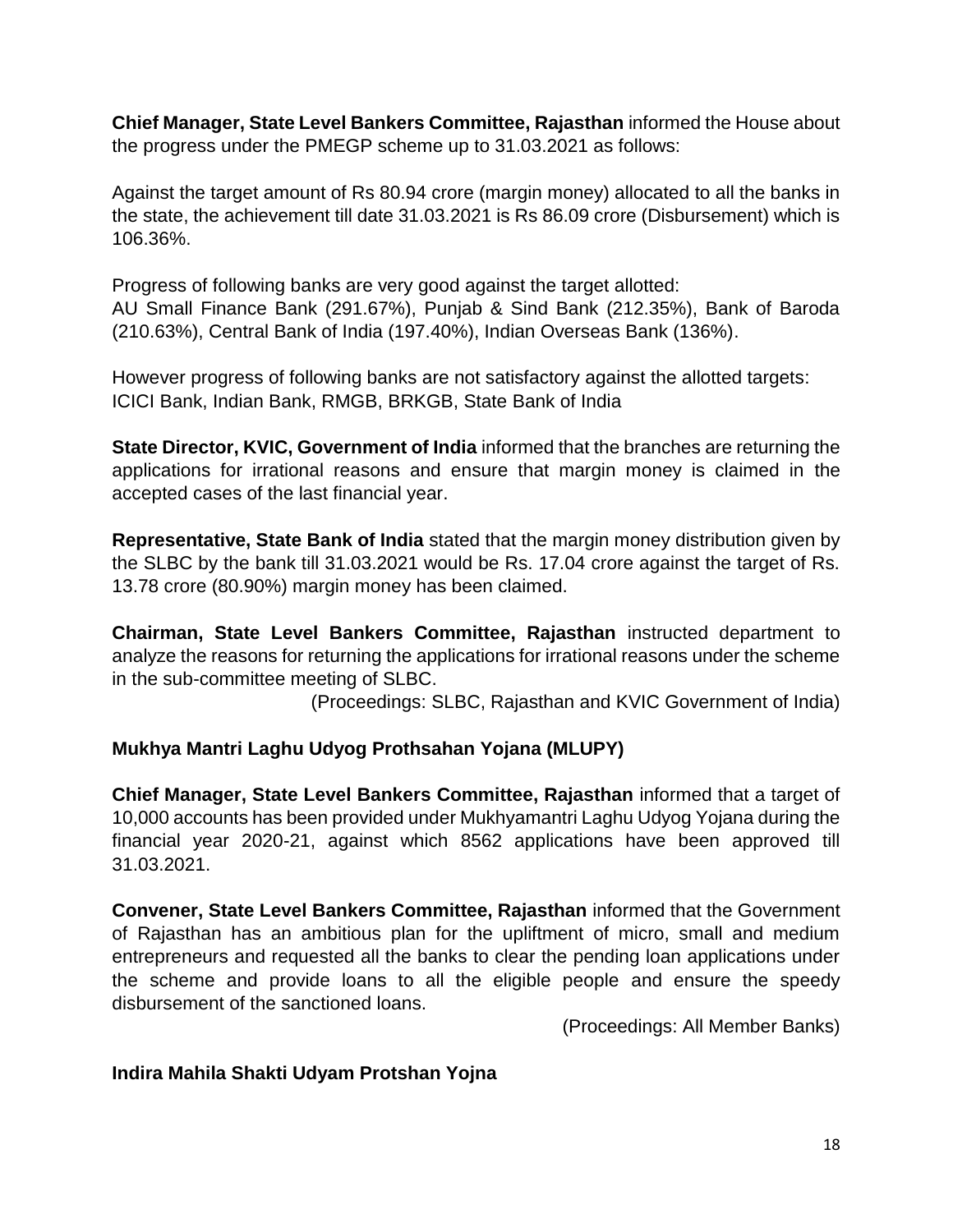**Chief Manager, State Level Bankers Committee, Rajasthan** informed that till date 31.03.2021, 2307 loan applications have been sent to various bank branches, out of which 109 applications have been approved and 1585 applications are pending in the branches.

**Additional Director, Women's Empowerment and Child Development Department, Government of Rajasthan** requested SLBC to direct all the banks and lead district managers to make all the branches located in their jurisdiction aware about this scheme and he urged all the banks that there is a need to expedite the process of disposal of all the applications sent so that the scheme can be made successful.

(Proceedings: All Member Banks)

# **Special Central Assistance Scheme SC/ST**

**Chief Manager, State Level Bankers Committee, Rajasthan** informed that against the target of providing loans to 20,200 people under SC/ST POP scheme during the financial year 2020-21, only 8435 applicants have been provided loan till 31.03.2021. Which is only 41.76% achievement against the target.

He requested to direct the branches to expedite the process of disposal of pending applications under the scheme so that 100 % target can be achieved.

(Proceedings: All Member Banks)

**General Manager, Anuja Nigam, Government of Rajasthan** informed that a large number of applications are pending under the said scheme, most of which are pending in the branches of SBI, Bank of Baroda, UCO Bank and other banks. He requested the banks to direct the branches to clear the above applications in the coming quarter.

(Proceedings: All Member Banks, Rajasthan)

**The Convener, State Level Bankers Committee, Rajasthan** stated that the percentage of NPAs is very high in the above schemes, for which the department was requested to help in recovery of dues so that the bank branches could be encouraged for fresh financing.

(Proceedings: Anuja Nigam, Government of Rajasthan)

# **Pradhan Mantri Mudra Yojana (PMMY)**

Chief Manager, State Level Bankers Committee, Rajasthan informed that during the financial year 2020-21 under Pradhan Mantri Mudra Yojana, a total loan of 12,018 crore has been disbursed in 14,74,093 accounts in the state till 31.03.2021.

Under the Pradhan Mantri Mudra Yojana, the targets for the financial year 2020-21 have been allocated by the Department of Financial Services, Ministry of Finance, Government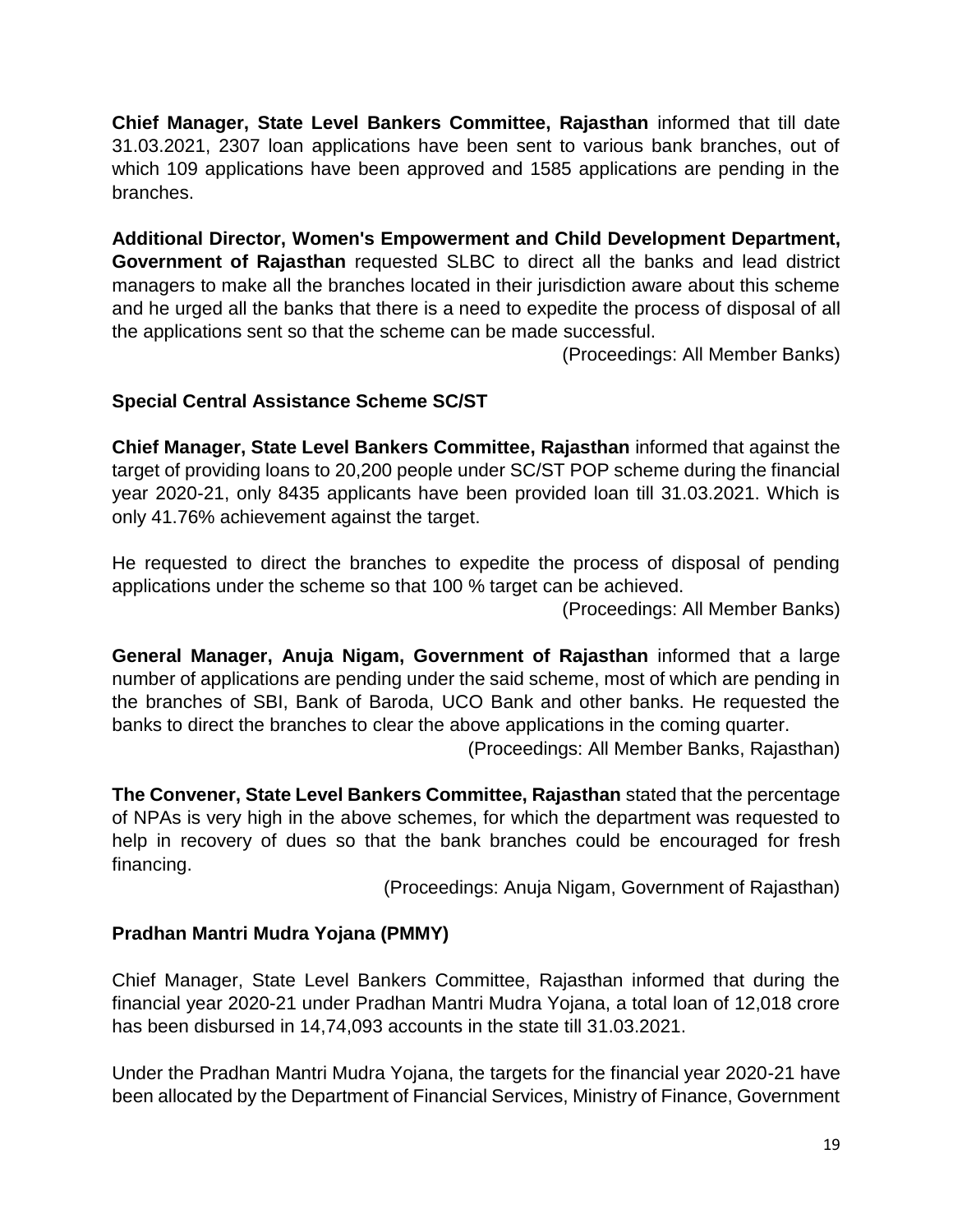of India. All the controlling member banks were requested to make a proper action plan to achieve the targets of the financial year 2020-21.

(Proceedings: All Member Banks)

**Director, Department of Financial Services, Government of India** has directed all the banks to provide loans of minimum 60% of the total loans of Pradhan Mantri Mudra Yojana to Shishu category units.

**Convener, State Level Bankers Committee, Rajasthan** informed that during the financial year 2020-21 in the state till 31.03.2021, against the total Mudra loan of 14.74 lakh accounts, 10.66 lakh accounts (72.32%) loans have been provided to the Shishu class. Against the total Mudra loan amount of Rs 12,018 crore, loan amounting to Rs 2,822 crore has been provided to the Shishu category. He requested all the banks to provide loan in Mudra loans under Shishu category as per the instructions of Department of Financial Services, Ministry of Finance, Government of India.

(Proceedings: All Member Banks)

# **Stand Up India Scheme (SUI) for F.Y. 2020-21**

**Chief Manager, State Level Bankers Committee, Rajasthan** informed that the Government of India has reduced the margin money requirement from 25% to 15% under Stand Up India Scheme for SC, ST and Women to further facilitate credit flow and loans for activities related to agriculture have also been included under the said scheme.

**Director, Department of Financial Services, Government of India** has pointed that till 31.03.2021 697 applications of Rs. 34.08 crore loans were disbursed which is very less progress on which he reacted strongly and directed all the banks to direct all the branches under their jurisdiction to ensure that the targets allotted under the Stand Up India scheme are achieved.

(Proceedings: All Member Banks)

He directed the Lead District Managers to regularly discuss the progress of the scheme in each DLRC/DCC meetings.

(Proceedings: All Leading District Managers)

# **Emergency Credit Line Guarantee Scheme (ECLGS – 20%)**

**Chief Manager, State Level Bankers Committee, Rajasthan** apprised the agency wise progress under Emergency Credit Line Guarantee Scheme (ECLGS) up to 11.06.2021 as follows: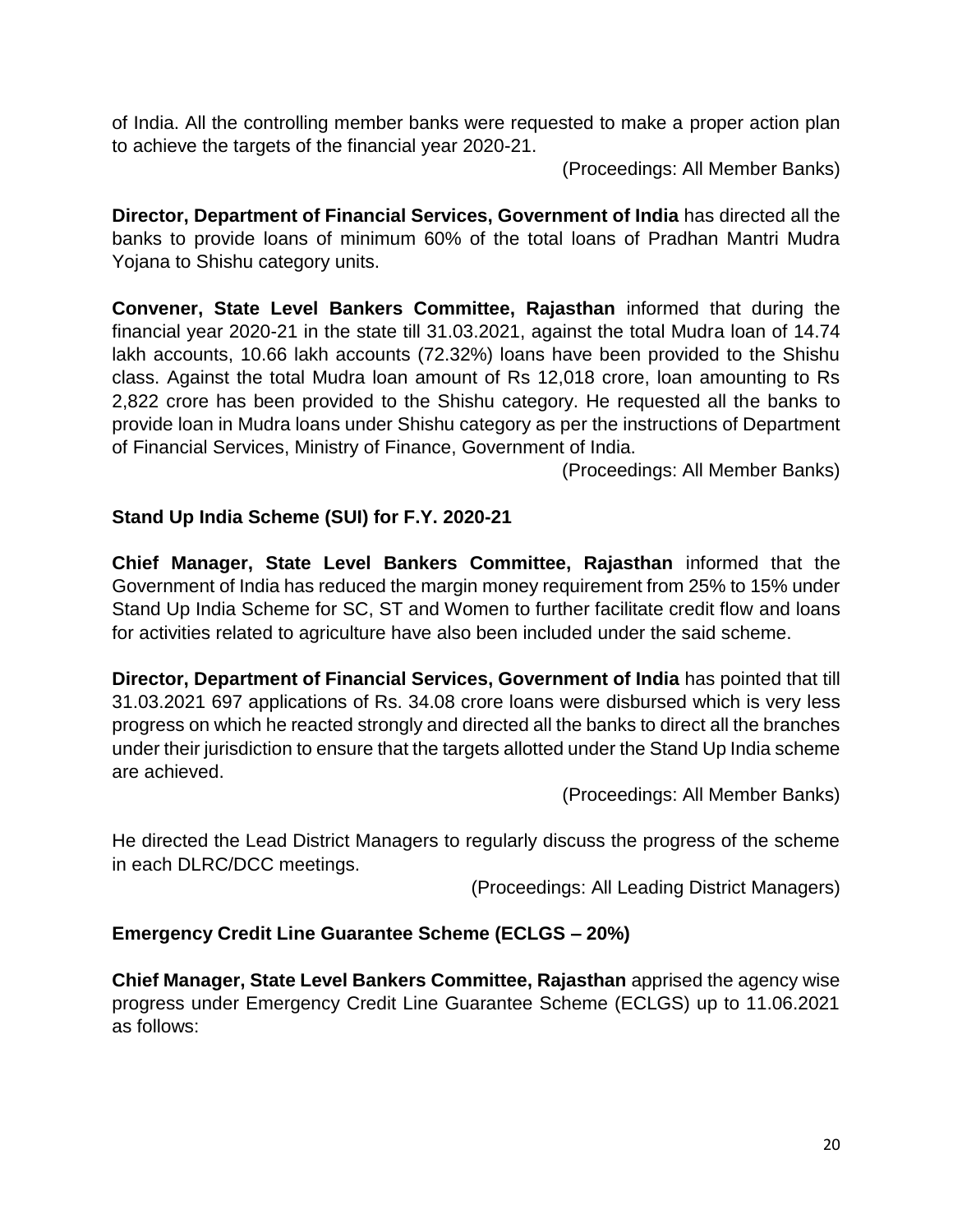|                                | Performance under Emergency Credit Line Guarantee Scheme (ECLGS) under MSME Package of GoI as on 11.06.2021 |                                                             |            |                                            |            |                            |                                        |            |                                        |            |  |  |
|--------------------------------|-------------------------------------------------------------------------------------------------------------|-------------------------------------------------------------|------------|--------------------------------------------|------------|----------------------------|----------------------------------------|------------|----------------------------------------|------------|--|--|
|                                |                                                                                                             |                                                             |            |                                            |            |                            |                                        |            |                                        |            |  |  |
| <b>Banks</b><br><b>Sr. No.</b> |                                                                                                             | Total MSME o/s of<br><b>Major Banks as on</b><br>29.02.2020 |            | <b>Eligible Accounts of</b><br><b>MSME</b> |            | 20% of<br>eligible<br>amt. | <b>Cumulative Sanction</b><br>progress |            | <b>Cumulative</b><br>Disbursement upto |            |  |  |
|                                |                                                                                                             | A/C                                                         | <b>AMT</b> | A/C                                        | <b>AMT</b> | <b>AMT</b>                 | A/C                                    | <b>AMT</b> | A/C                                    | <b>AMT</b> |  |  |
| 1                              | Public Sector Bank                                                                                          | 343973                                                      | 34939      | 208047                                     | 23728      | 4746                       | 120778                                 | 3448       | 82032                                  | 3025       |  |  |
| 2                              | Private Sector Bank                                                                                         | 312893                                                      | 26658      | 62134                                      | 23185      | 4637                       | 41643                                  | 4323       | 20330                                  | 3409       |  |  |
| 3                              | <b>Regional Rural Bank</b>                                                                                  | 85409                                                       | 1490       | 37396                                      | 661        | 132                        | 1164                                   | 113        | 1150                                   | 112        |  |  |
| 4                              | lSmall Finance Bank                                                                                         | 135775                                                      | 7529       | 100213                                     | 7210       | 1442                       | 7101                                   | 288        | 5539                                   | 242        |  |  |
|                                | Total                                                                                                       | 878050                                                      | 70616      | 407790                                     | 54784      | 10957                      | 170686                                 | 8171       | 109051                                 | 6787       |  |  |

The period of the said scheme (ECLGS 1.0 and ECLGS 2.0) dated 30.09.2021 or till Rs. 3.00 lakh has been given, whichever is earlier, has been extended.

**Convenor, State Level Bankers Committee, Rajasthan** requested all the banks to provide maximum loans under the above scheme by 30.09.2021 and also ensure loan disbursement in the sanctioned accounts.

(Proceedings: All Member Bank Rajasthan)

#### **PM Street Vendor's Atmanirbhar Nidhi (PM SVANidhi)**

**Chief Manager, State Level Bankers Committee, Rajasthan** informed that during the financial year 2020-21, 64,706 applications have been approved in the state till 15.06.2021 4908 lakhs have been distributed.

|            | Bank wise PM-SVANidhi progress as on 15.06.2021                                  |                         |                                                             |                                       |                |                              |         |          |  |  |
|------------|----------------------------------------------------------------------------------|-------------------------|-------------------------------------------------------------|---------------------------------------|----------------|------------------------------|---------|----------|--|--|
| Sr.<br>No. | <b>Bank Name</b>                                                                 | <b>Total Sanctioned</b> | <b>Sanctioned but</b><br>pending for<br><b>Disbursement</b> | <b>Pending for</b><br><b>Sanction</b> | Disb (Account) | Disb (Amount)<br>(Rs. in Cr) | Pending | Returned |  |  |
| A          | <b>PUBLIC SECTOR BANK</b>                                                        | 61019                   | 14933                                                       | 13685                                 | 46086          | 45.92                        | 47      | 38925    |  |  |
|            | <b>PRIVATE SECTOR BANK</b>                                                       | 670                     | 278                                                         | 2771                                  | 392            | 0.39                         | 66      | 1017     |  |  |
|            | <b>REGIONAL RURAL BANK</b>                                                       | 2636                    | 213                                                         | 3353                                  | 2423           | 2.42                         | 13      | 1189     |  |  |
| D          | <b>SMALL FINANCE BANK</b>                                                        | 381                     | 35                                                          | 216                                   | 346            | 0.35                         | 2681    | 263      |  |  |
|            | <b>Grand Total</b><br>20025<br>64706<br>15459<br>49247<br>49.08<br>2807<br>41394 |                         |                                                             |                                       |                |                              |         |          |  |  |

**Project Director, Local Self Government Department, Government of Rajasthan** informed that it is necessary to distribute the loans sanctioned under the said scheme. Loans are not being provided by private sector banks under the said scheme. Appreciated for the good work done by the commercial banks, especially the State Bank of India and Bank of Baroda.

**Chairman, State Level Bankers Committee, Rajasthan** informed that State Bank of India has accepted maximum number of applications in the state. For whose distribution it is necessary to provide cooperation by the urban local body. Also told that out of the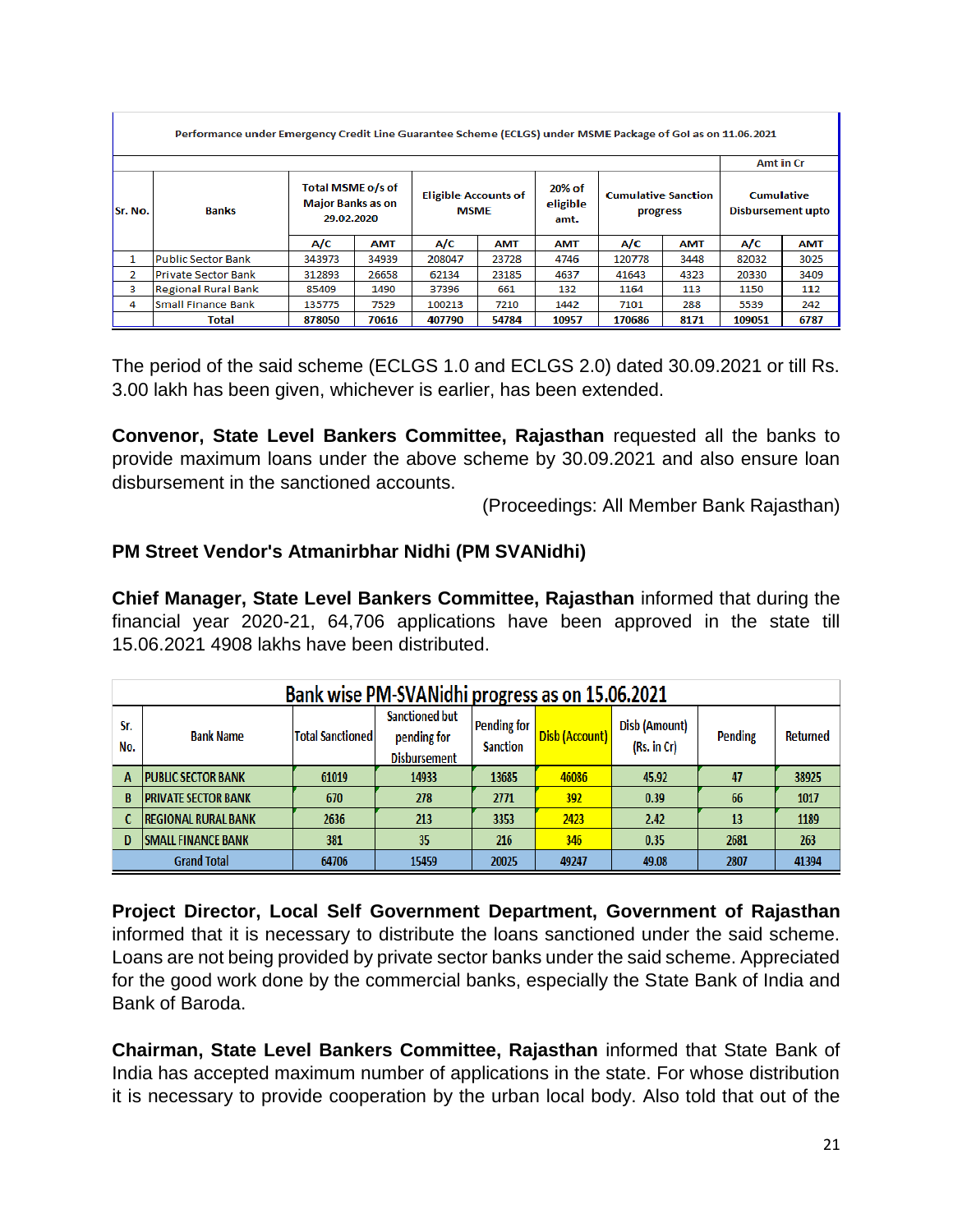loans provided under the said scheme, about 20% of the loans have become NPA and are about to happen which is very worrying. For the recovery of which it is necessary to work with the banks by the urban bodies, otherwise there is a possibility of more loan accounts getting damaged.

(Proceedings: Local Self Government Department, Government of Rajasthan)

**Project Director, Local Self Government Department** said that the bank-wise list of the accounts in which recovery is to be made was requested to be made available to his department so that banks can be helped in this direction by him.

(Proceedings: All Member Banks)

**Convenor, State Level Bankers Committee, Rajasthan** informed that as per the instructions of Department of Financial Services, Ministry of Finance, Government of India, "Sankalp Se Siddhi" campaign has been launched from 1st July, 2021 to 15th August, 2021 in which pending applications under PM-Svanidhi Scheme. is to be disposed off.

Department has launched "Main Bhi Digital" campaign from 1st July, 2021 to 15th August 2021 under which the street vendors are to be trained by doing penny drop digital transactions. All the banks are requested to make the above campaign successful.

(Proceedings: All Member Banks)

#### **Campaign for saturation of all PM-KISAN beneficiaries with KCC**

**Chief Manager, State Level Bankers Committee, Rajasthan** informed that it has been announced by the Hon'ble Finance Minister that 2.50 crore farmers across the country will be provided Kisan Credit Card (KCC), under which Rs. 2.00 lakh crore loan will be provided to the farm sector.

As on 11.06.2021, 7908 KCC applications for animal husbandry are pending on PMFBY portal. He requested all the banks to ensure that the pending applications are disposed of on priority. The progress under the said campaign up to 11.06.2021 is as follows:-

| Progress of KCC Saturation Drive in Rajasthan as reported by Bank's Head Office<br>on FI Plan Portal of DFS, MoF, GoI as on 11.06.2021 |                                                     |               |                               |                               |  |  |  |  |  |
|----------------------------------------------------------------------------------------------------------------------------------------|-----------------------------------------------------|---------------|-------------------------------|-------------------------------|--|--|--|--|--|
|                                                                                                                                        | <b>Particulars</b>                                  |               | <b>Application Sanctioned</b> | <b>Application</b><br>Pending |  |  |  |  |  |
|                                                                                                                                        | A/c                                                 | Amt. (in Cr.) | A/c                           |                               |  |  |  |  |  |
|                                                                                                                                        | KCC (Crop Loan)                                     | 1192129       | 18723.15                      | 6813                          |  |  |  |  |  |
| Farmers with AH or                                                                                                                     | KCC (Crop Loan) with<br>dairy activity              | 20482         | 136.90                        | 39                            |  |  |  |  |  |
| <b>Fisheries Activities</b>                                                                                                            | KCC (Crop Loan) with any<br>other allied activities | 5783          | 71.21                         | 9                             |  |  |  |  |  |
| Only Animal                                                                                                                            | Dairy                                               | 102469        | 1044.08                       | 981                           |  |  |  |  |  |
| Husbandry                                                                                                                              | Poultry                                             | 1914          | 16.41                         | $\mathbf{o}$                  |  |  |  |  |  |
|                                                                                                                                        | <b>Others</b>                                       | 8806          | 100.27                        | $\Omega$                      |  |  |  |  |  |
|                                                                                                                                        | <b>Fisheries</b>                                    | 640           | 22.62                         | 66                            |  |  |  |  |  |
|                                                                                                                                        | Total                                               | 1332223       | 20114.64                      | 7908                          |  |  |  |  |  |
|                                                                                                                                        | <b>Total application Received - 1557383</b>         |               |                               |                               |  |  |  |  |  |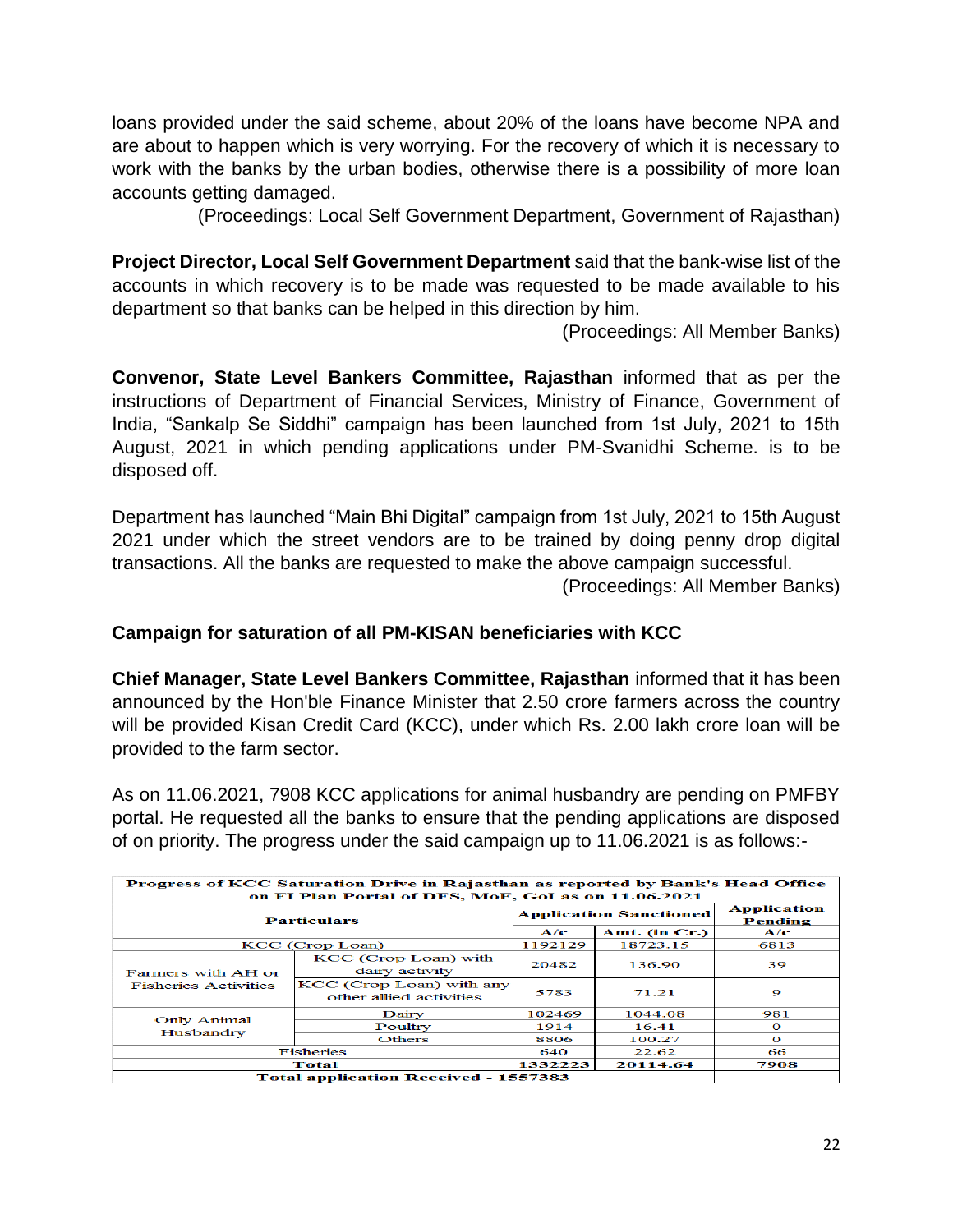**Convenor, State Level Bankers' Committee, Rajasthan** requested all the member banks to saturate all PM-Kisan beneficiaries by providing them Kisan Credit Card loans as per their eligibility and also issue KCC to eligible dairy farmers.

In addition, in order to provide necessary social security to the farmers, eligible farmers can also be enrolled for social security schemes (PMSBY and PMJJBY) through auto debit facility.

It should be ensured by all branches that all KCC accounts are linked with Aadhar card as per circular issued by RBI and Government so as to benefit under Interest Subvention Scheme.

(Proceedings: All Member Banks)

# **Pradhan Mantri Fasal Bima Yojana (PMFBY)**

**Chief Manager, State Level Bankers Committee, Rajasthan** informed that the Principal Secretary, Agriculture, Government of Rajasthan has issued letter no. According to the notification issued by 1(3) Agriculture-1/MC/2021 dated: 17.06.2021, Pradhan Mantri Fasal Bima Yojana (PMFBY) and reorganized weather based crop insurance scheme (PMFBY) in Kharif 2021 and Rabi 2021-22 season. RWBCIS) has been implemented.

Which was implemented in 33 districts of Rajasthan. Under this scheme, in the year 2021- 22, crops have been insured by farmers taking crop loans, non-loanee farmers and sharing farmers. The above notification has been sent by SLBC, Rajasthan to all the member banks and all the lead district managers by email.

He requested all the member banks to direct all the branches working in the state to cover all the eligible loanee and non-loanee farmers under the said notification before the due date.

He said that as per the instructions of the Principal Secretary, Agriculture, Government of Rajasthan, a special meeting of banks and insurance companies is proposed to be organized on 28th June 2021 to discuss the important points related to crop insurance. In the said meeting, officers of SLBC, banks and insurance companies will participate.

# **Education Loan**

**Chief Manager, State Level Bankers Committee, Rajasthan** informed that in the year 2020-21 till March quarter, 10,304 students in the state have been disbursed educational loans amounting to Rs 306.91 crore, out of which 42,753 students have outstanding amount of Rs 2076.80 crore.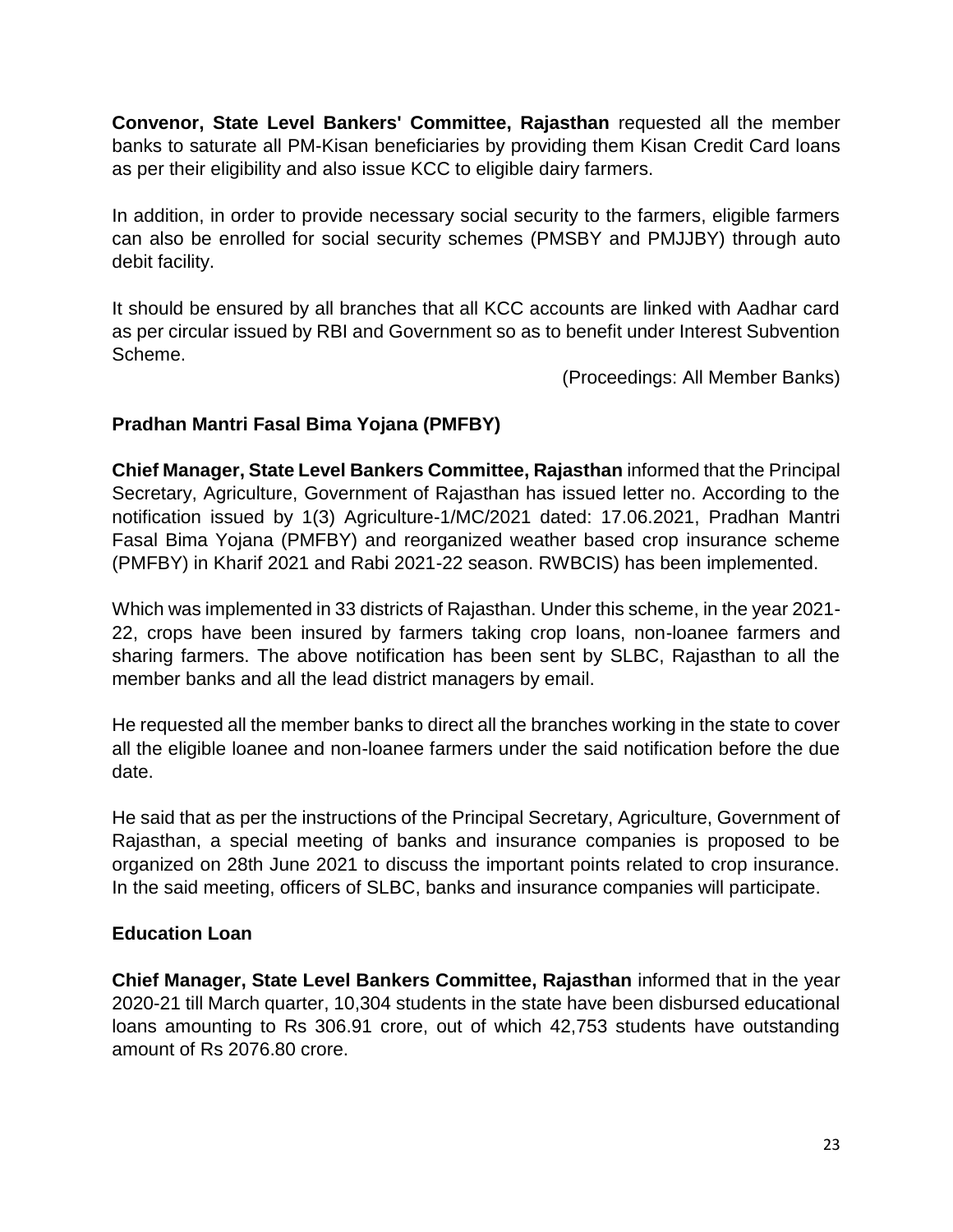As per the information received from banks, loan of Rs 81.43 crore has been disbursed in 3128 accounts through Vidyalakshmi portal.

**Convenor, State Level Bankers Committee, Rajasthan** informed that the progress of providing education loan is being made regularly from the Prime Minister's Office, so he requested all the banks to provide education to the eligible students.

# **Doubling of Farmers Income by 2022**

**Chief Manager, State Level Bankers Committee, Rajasthan** informed that in the Union Budget 2016-17, the Government of India had announced to double the income of farmers by 2022. The work point of doubling the income of farmers by 2022 was discussed in detail in the meeting of the sub-committee (schemes related to agriculture) of the State Level Bankers Committee, Rajasthan. The following suggestions were made in the sub-committee:-

• Provide incentives to farmers for non-agricultural sectors like dairy, bee keeping, poultry, fisheries etc. in addition to regular agricultural activities.

• Various subsidy schemes available under National Livestock Mission like DEDS, Agribusiness, Agri Clinic and AMI Scheme etc.

• Loan should be provided to the existing KCC loan holders as per the existing scale of finance.

• Loans should be provided to existing KCC loan holders for animal husbandry and fisheries activities.

• The following schemes are being run by the Central and State Governments to increase the income of the farmers:-

- 1. Rajasthan Agro-processing, Agri-business & Agri-exports Promotion Policy, 2019.
- 2. Scheme for formalization of Micro food processing Enterprises (FME).

3. Agriculture Infrastructure Fund (AIF).

# **Rajasthan Agro-processing, Agri-business & Agri-exports Promotion Policy, 2019**

**Chief Manager, State Level Bankers Committee, Rajasthan** informed that under the above scheme the progress of banks till 23.06.2021 is as follows:-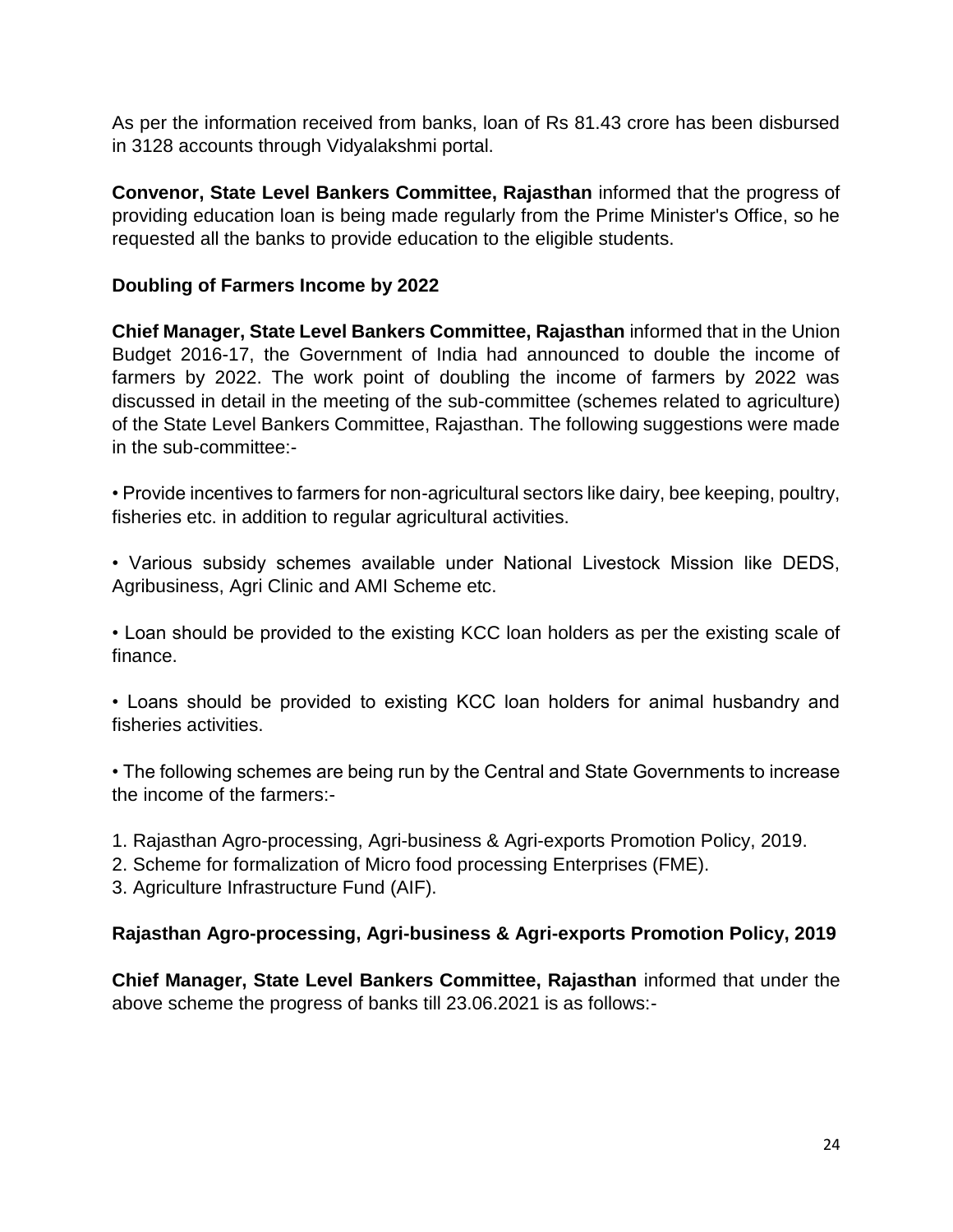| Progress of Agro-processing, Agri-business & Agri-export Policy, 2019 |                                |                                                 |                                                                  |                                                                         |                                                         |  |  |  |  |  |  |
|-----------------------------------------------------------------------|--------------------------------|-------------------------------------------------|------------------------------------------------------------------|-------------------------------------------------------------------------|---------------------------------------------------------|--|--|--|--|--|--|
| Sr.No.                                                                | <b>Bank Name</b>               | <b>Applications</b><br><b>Sanctioned</b><br>No. | as on 23.06.2021<br><b>Total Project</b><br>Cost<br>(Amt. in Cr) | <b>Total Loan</b><br><b>Amount</b><br><b>Sanctioned</b><br>(Amt. in Cr) | Amt. of<br>Subsidy<br><b>Sanctioned</b><br>(Amt. in Cr) |  |  |  |  |  |  |
|                                                                       |                                |                                                 | <b>Public Sector Bank</b>                                        |                                                                         |                                                         |  |  |  |  |  |  |
| п.                                                                    | <b>State Bank of India</b>     | 80                                              | 176.42                                                           | 95.36                                                                   | 10.41                                                   |  |  |  |  |  |  |
| $\overline{z}$                                                        | <b>Bank of Baroda</b>          | 157                                             | 267.05                                                           | 152.01                                                                  | 50.93                                                   |  |  |  |  |  |  |
| в                                                                     | <b>Bank of India</b>           | $\mathbf{z}$                                    | 17.10                                                            | 7.65                                                                    | O.OO                                                    |  |  |  |  |  |  |
| $\overline{\phantom{a}}$                                              | Canara Bank                    | s.                                              | 15.48                                                            | 6.05                                                                    | 1.34                                                    |  |  |  |  |  |  |
| 5                                                                     | <b>Central Bank of India</b>   | 5                                               | 10.09                                                            | 6.27                                                                    | 0.99                                                    |  |  |  |  |  |  |
| 6                                                                     | Allahabad Bank                 | E.                                              | 0.47                                                             | 0.35                                                                    | O.09                                                    |  |  |  |  |  |  |
| ⇁                                                                     | Indian Bank                    | з                                               | 7.62                                                             | 4.65                                                                    | O.OO                                                    |  |  |  |  |  |  |
| 8                                                                     | <b>Punjab and Sind Bank</b>    | в                                               | 11.80                                                            | 5.25                                                                    | O.OO                                                    |  |  |  |  |  |  |
| ۰                                                                     | <b>Punjab National Bank</b>    | 85                                              | 220.06                                                           | 128.49                                                                  | 16.48                                                   |  |  |  |  |  |  |
| 10                                                                    | UCO Bank                       | 24.                                             | 32.14                                                            | 19.33                                                                   | 3.65                                                    |  |  |  |  |  |  |
| 11                                                                    | <b>Union Bank of India</b>     | 10                                              | 26.83                                                            | 16.00                                                                   | 0.99                                                    |  |  |  |  |  |  |
|                                                                       | <b>Private Sector Banks</b>    |                                                 |                                                                  |                                                                         |                                                         |  |  |  |  |  |  |
| 12                                                                    | <b>Axis Bank</b>               | 6                                               | 15.57                                                            | 8.75                                                                    | 1.50                                                    |  |  |  |  |  |  |
| 13                                                                    | <b>HDFC Bank</b>               | 31                                              | 102.62                                                           | 46.56                                                                   | 4.72                                                    |  |  |  |  |  |  |
| 14                                                                    | <b>ICICI Bank</b>              | 26                                              | 70.54                                                            | 38.29                                                                   | 2.94                                                    |  |  |  |  |  |  |
| 15                                                                    | <b>Indusind Bank</b>           | ٠                                               | 16.93                                                            | 10.20                                                                   | 0.94                                                    |  |  |  |  |  |  |
| 16                                                                    | Kotak Mahindra Bank            | 43                                              | 97.29                                                            | 52.64                                                                   | 7.30                                                    |  |  |  |  |  |  |
| ュラ                                                                    | <b>YES Bank</b>                | $\Rightarrow$                                   | 4.66                                                             | 3.00                                                                    | O.OO                                                    |  |  |  |  |  |  |
|                                                                       |                                |                                                 | <b>Regional Rural Bank</b>                                       |                                                                         |                                                         |  |  |  |  |  |  |
| 18                                                                    | <b>BRKGB</b>                   | 14                                              | 17.25                                                            | 10.48                                                                   | 0.00                                                    |  |  |  |  |  |  |
|                                                                       |                                |                                                 | <b>Cooperative Sector Banks</b>                                  |                                                                         |                                                         |  |  |  |  |  |  |
| 19                                                                    | <b>RSCB</b>                    | 61                                              | 21.06                                                            | 17.99                                                                   | 2.52                                                    |  |  |  |  |  |  |
|                                                                       |                                |                                                 | <b>Small Finance Bank</b>                                        |                                                                         |                                                         |  |  |  |  |  |  |
| 20                                                                    | <b>AU Small Finance Bank I</b> | 10                                              | 17.05                                                            | 9.42                                                                    | O.OO                                                    |  |  |  |  |  |  |
|                                                                       |                                |                                                 | <b>Others</b>                                                    |                                                                         |                                                         |  |  |  |  |  |  |
| 21                                                                    | <b>SIDBI</b>                   | 4                                               | 2.75                                                             | 1.80                                                                    | 0.00                                                    |  |  |  |  |  |  |
| 22                                                                    | <b>RFC</b>                     | 4                                               | 3.59                                                             | 1.75                                                                    | 0.71                                                    |  |  |  |  |  |  |
| 23                                                                    | Others                         | з                                               | 46.96                                                            | 23.51                                                                   | 0.04                                                    |  |  |  |  |  |  |
|                                                                       | <b>Grand Total</b>             | 591                                             | 1201.32                                                          | 665.79                                                                  | 105.57                                                  |  |  |  |  |  |  |

**Convenor, State Level Bankers Committee, Rajasthan** requested all the banks to process the eligible applications at the earliest so that entrepreneurship can be promoted in the agriculture sector in the state.

# **Agriculture Infrastructure Fund (AIF)**

**Chief Manager, State Level Bankers Committee, Rajasthan** informed that under the above scheme, the progress of banks till 21.06.2021 is as follows:-

|                | Bank wise progress under Agriculture Infrastructure Fund (AIF) as on 21.06.2021 |                                          |                     |                         |                                                  |                            |                                                                              |                                                              |                     |                                                |                     |                                               |                     |
|----------------|---------------------------------------------------------------------------------|------------------------------------------|---------------------|-------------------------|--------------------------------------------------|----------------------------|------------------------------------------------------------------------------|--------------------------------------------------------------|---------------------|------------------------------------------------|---------------------|-----------------------------------------------|---------------------|
| Sr.            | <b>Bank</b>                                                                     | <b>Application</b><br>forwarded to Banks |                     |                         | <b>Application</b><br><b>Sanctioned by Banks</b> |                            | Out of Sanctioned App.<br><b>Approved by Bank &amp;</b><br>pending for Disb. | <b>Out of Sanctioned</b><br>App. Disbursed By<br><b>Bank</b> |                     | <b>Application</b><br><b>Pending with Bank</b> |                     | <b>Application</b><br><b>Rejected by Bank</b> |                     |
| No.            |                                                                                 | No.                                      | Amt. (Rs. In<br>Cr. | No.                     | Amt. (Rs. In<br>Cr.                              | No.                        | Amt. (Rs. In<br>Cr.                                                          | No.                                                          | Amt. (Rs.<br>In Cr. | No.                                            | Amt. (Rs.<br>In Cr. | No.                                           | Amt. (Rs.<br>In Cr. |
| A              | <b>PUBLIC SECTOR BANKS</b>                                                      |                                          |                     |                         |                                                  |                            |                                                                              |                                                              |                     |                                                |                     |                                               |                     |
|                | State Bank of India                                                             | 88                                       | 86.44               | 40                      | 26.03                                            | 11                         | 12.34                                                                        | 29                                                           | 13.69               | 25                                             | 32.54               | 10                                            | 14.06               |
| $\overline{z}$ | <b>Bank Of Baroda</b>                                                           | 113                                      | 80.96               | 81                      | 44.90                                            | 7                          | 8.51                                                                         | 74                                                           | 36.39               | 9                                              | 9.72                | 5                                             | 5.79                |
| з              | <b>Bank Of India</b>                                                            | 5                                        | 0.32                | $\Omega$                | 0.00                                             | $\Omega$                   | 0.00                                                                         | $\Omega$                                                     | 0.00                | $\Omega$                                       | 0.00                | 1                                             | 0.10                |
| Δ              | <b>Canara Bank</b>                                                              | 5                                        | 4.36                | $\mathbf{1}$            | 0.39                                             | $\circ$                    | 0.00                                                                         | 1                                                            | 0.39                | $\overline{2}$                                 | 1.81                | $\mathbf{1}$                                  | 1.80                |
| 5              | <b>Central Bank Of India</b>                                                    | 4                                        | 3.80                | $\mathbf{1}$            | 0.45                                             | $\Omega$                   | 0.00                                                                         | $\mathbf{1}$                                                 | 0.45                | $\overline{2}$                                 | 3.20                | 1                                             | 0.15                |
| 6              | <b>Indian Bank</b>                                                              | $\mathbf{1}$                             | 0.43                | $\mathbf{1}$            | 0.43                                             | $\mathbf 0$                | 0.00                                                                         | 1                                                            | 0.43                | $\mathbf{o}$                                   | 0.00                | o                                             | 0.00                |
| 7              | Puniab and Sind Bank                                                            | 1.                                       | 2.48                | 1                       | 2.48                                             | $\Omega$                   | 0.00                                                                         | 1                                                            | 2.48                | $\mathbf{o}$                                   | 0.00                | $\Omega$                                      | 0.00                |
| 8              | <b>Punjab National Bank</b>                                                     | 56                                       | 71.18               | 41                      | 52.67                                            | 36                         | 49.42                                                                        | 5                                                            | 3.26                | 5                                              | 4.74                | 3                                             | 3.30                |
| 9              | UCO Bank                                                                        | 15                                       | 14.05               | 6                       | 4.18                                             | $\overline{2}$             | 1.96                                                                         | 4                                                            | 2.22                | $\overline{\mathbf{2}}$                        | 3.26                | $\overline{2}$                                | 2.96                |
| 10             | <b>Union Bank of India</b>                                                      | 9                                        | 13.22               | 4                       | 3.54                                             | n                          | 0.00                                                                         | 4                                                            | 3.54                | 4                                              | 7.59                | $\Omega$                                      | 0.00                |
| в              |                                                                                 |                                          |                     |                         |                                                  | <b>PUBLIC SECTOR BANKS</b> |                                                                              |                                                              |                     |                                                |                     |                                               |                     |
| 11             | <b>HDFC Bank</b>                                                                | 15                                       | 4.33                | $\overline{\mathbf{2}}$ | 2.15                                             | 2                          | 2.15                                                                         | $\mathbf{o}$                                                 | 0.00                | 13                                             | 2.18                | $\mathbf{o}$                                  | 0.00                |
| 12             | Kotak Mahindra Bank                                                             | 16                                       | 20.71               | $\mathbf{1}$            | 0.94                                             | $\Omega$                   | 0.00                                                                         | 1                                                            | 0.94                | 9                                              | 13.12               | 4                                             | 4.70                |
| 23             | <b>YES BANK LTD</b>                                                             | 1.                                       | 1.50                | 1                       | 1.50                                             | 1                          | 1.50                                                                         | $\Omega$                                                     | 0.00                | $\Omega$                                       | 0.00                | $\Omega$                                      | 0.00                |
| 14             | <b>ICICI Bank</b>                                                               | 5                                        | 8.30                | $\Omega$                | 0.00                                             | $\mathbf 0$                | 0.00                                                                         | $\mathbf{o}$                                                 | 0.00                | 3                                              | 4.85                | $\mathbf{1}$                                  | 2.00                |
| 15             | <b>Indusind Bank</b>                                                            | $\overline{2}$                           | 1.11                | $\Omega$                | 0.00                                             | $\Omega$                   | 0.00                                                                         | $\Omega$                                                     | 0.00                | $\overline{2}$                                 | 1.11                | $\Omega$                                      | 0.00                |
| 16             | <b>IDBI BANK LTD</b>                                                            | 1                                        | 0.07                | $\bullet$               | 0.00                                             | $\Omega$                   | 0.00                                                                         | $\mathbf{o}$                                                 | 0.00                | $\mathbf{1}$                                   | 0.07                | $\mathbf{o}$                                  | 0.00                |
| c              |                                                                                 |                                          |                     |                         |                                                  |                            | <b>COOPERATIVE SECTOR BANKS</b>                                              |                                                              |                     |                                                |                     |                                               |                     |
| 17             | <b>RSCB including DCCB</b>                                                      | 284                                      | 52.11               | 114                     | 19.87                                            | 45                         | 11.52                                                                        | 69                                                           | 8.49                | 18                                             | 3.43                | $\overline{z}$                                | 2.03                |
|                | <b>Grand Total</b>                                                              | 337                                      | 313.26              | 180                     | 139.66                                           | 59                         | 75.88                                                                        | 121                                                          | 63.79               | $\overline{17}$                                | 84.18               | 28                                            | 34.86               |

Requested all the banks for disposal and distribution of pending applications. Also requested to upload it on the Pragati portal under the said scheme.

# **PM Formalization of Micro Food Processing Enterprises Scheme (PM FME Scheme)**

**Chief Manager, State Level Bankers Committee, Rajasthan** informed that the Ministry of Food Processing Industries, Government of India has directed to popularize this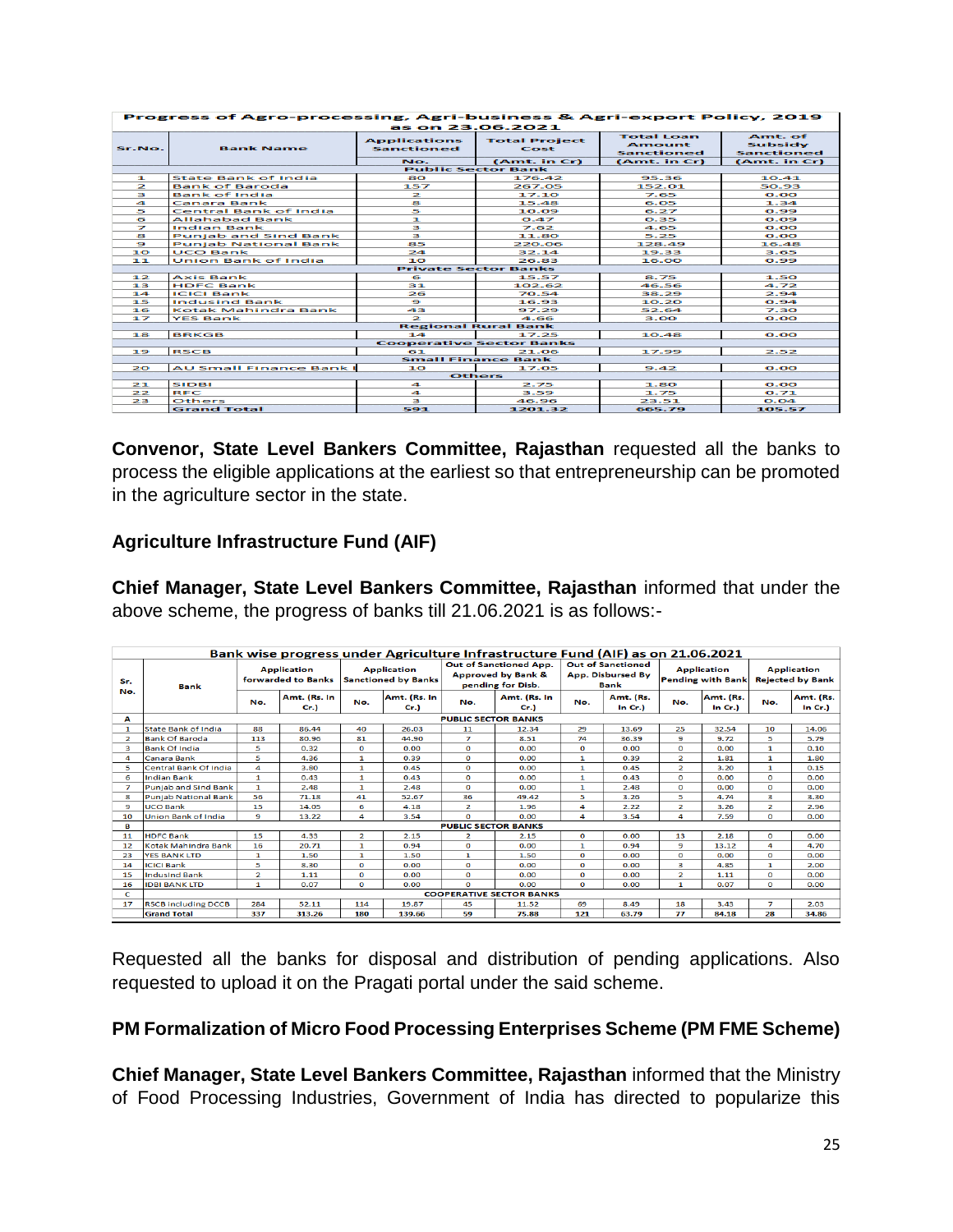scheme across the nation and make the Branches and Lead District Managers aware to process all the applications on priority basis.

|                         | Bank wise Progress under PMFME scheme as on 23.06.2021 |             |                                 |          |                            |  |  |  |  |  |  |
|-------------------------|--------------------------------------------------------|-------------|---------------------------------|----------|----------------------------|--|--|--|--|--|--|
| Sr.                     | Bank                                                   |             | <b>Application Sanctioned</b>   |          | <b>Application Pending</b> |  |  |  |  |  |  |
| No.                     |                                                        | No.         | Amt. (Rs. In Cr.)               | No.      | Amt. (Rs. In Cr.)          |  |  |  |  |  |  |
| A                       |                                                        |             | <b>PUBLIC SECTOR BANKS</b>      |          |                            |  |  |  |  |  |  |
| 1                       | <b>STATE BANK OF INDIA</b>                             | $\circ$     | 0.00                            | 25       | 7.55                       |  |  |  |  |  |  |
| $\overline{\mathbf{z}}$ | <b>BANK OF BARODA</b>                                  | 1           | 0.42                            | 26.      | 9.11                       |  |  |  |  |  |  |
| з                       | <b>BANK OF INDIA</b>                                   | $\Omega$    | 0.00                            | 4        | 1.01                       |  |  |  |  |  |  |
| 4                       | <b>CANARA BANK</b>                                     | 2           | 0.20                            | $\Omega$ | 0.00                       |  |  |  |  |  |  |
| 5                       | <b>CENTRAL BANK OF INDIA</b>                           | $\Omega$    | 0.00                            | 1        | 21.85                      |  |  |  |  |  |  |
| 6                       | <b>INDIAN OVERSEAS BANK</b>                            | $\Omega$    | 0.00                            | 1        | 0.15                       |  |  |  |  |  |  |
| 7                       | <b>PUNJAB NATIONAL BANK</b>                            | 2           | 0.73                            | 28       | 6.29                       |  |  |  |  |  |  |
| 8                       | <b>UCO BANK</b>                                        | $\Omega$    | 0.00                            | 5        | 1.72                       |  |  |  |  |  |  |
| 9                       | <b>UNION BANK OF INDIA</b>                             | $\circ$     | 0.00                            | 1        | 0.85                       |  |  |  |  |  |  |
| в                       |                                                        |             | <b>PRIVATE SECTOR BANKS</b>     |          |                            |  |  |  |  |  |  |
| 10                      | <b>HDEC BANK</b>                                       | $\Omega$    | 0.00                            | з        | 1.23                       |  |  |  |  |  |  |
| 11                      | <b>ICICI BANK LIMITED</b>                              | $\Omega$    | 0.00                            | 5        | 0.79                       |  |  |  |  |  |  |
| $12^{12}$               | <b>IIDBI BANK</b>                                      | $\Omega$    | 0.00                            | 2        | 0.48                       |  |  |  |  |  |  |
| 13                      | <b>INDUSIND BANK</b>                                   | $\Omega$    | 0.00                            | 1        | 0.24                       |  |  |  |  |  |  |
| 14                      | <b>KOTAK MAHINDRA BANK</b>                             | $\mathbf o$ | 0.00                            | 1        | 0.66                       |  |  |  |  |  |  |
| C                       |                                                        |             | <b>REGIONAL RURAL BANKS</b>     |          |                            |  |  |  |  |  |  |
| 15                      | <b>BRKGB</b>                                           | $\circ$     | 0.00                            | з        | 0.89                       |  |  |  |  |  |  |
| D                       |                                                        |             | <b>COOPERATIVE SECTOR BANKS</b> |          |                            |  |  |  |  |  |  |
| 16                      | <b>RSCB</b>                                            | $\Omega$    | 0.00                            | з        | 0.47                       |  |  |  |  |  |  |
| Е                       |                                                        |             | <b>SMALL FINANCE BANKS</b>      |          |                            |  |  |  |  |  |  |
| 17                      | AU SMALL FINANCE BANK LIMITED                          | $\Omega$    | 0.00                            | з        | 0.81                       |  |  |  |  |  |  |
|                         | <b>Grand Total</b>                                     | 5           | 1.35                            | 112      | 54.10                      |  |  |  |  |  |  |

# **Agenda No.-6**

CD Ratio, Review of Districts with CD Ratio below 40% and working of special Sub-Committee of DCC (SCC)

**Chief Manager, State Level Bankers Committee, Rajasthan** stated that the credit deposit ratio of all the districts of the state is as follows:

More than 100% in 6 districts, 71%-100% in 16 districts, 61%-70% in 3 districts, 51%-60% in 6 districts, 41%-50% is in the 2nd district, less than 40% is in the zero district.

# **NPA Position**

**Chief Manager, State Level Bankers Committee, Rajasthan** informed that in the financial year 2020-21 till March, 2021 quarter, the total advance amount is Rs 4,08,932 crore and the total NPA loan amount is Rs 16,578 crore which is 4.05% of the total advance. NPA in agriculture is 7.93%, in micro, small and medium enterprises sector is 3.81%, in other priority sector 2.46% and in total priority sector is 5.54%.

He informed that the total NPA in March 2020 was 4.62% which has decreased to 4.05% in March 2021. The total agricultural credit NPA was 9.22% in March 2020 which has decreased to 7.93% in March 2021. The NPA in the total micro, small and medium loans was 4.14% in March 2020 which has decreased to 3.81% in March 2021 and NPA in the total priority loans was 6.30% in March 2020 which has decreased to 5.54% in March 2021.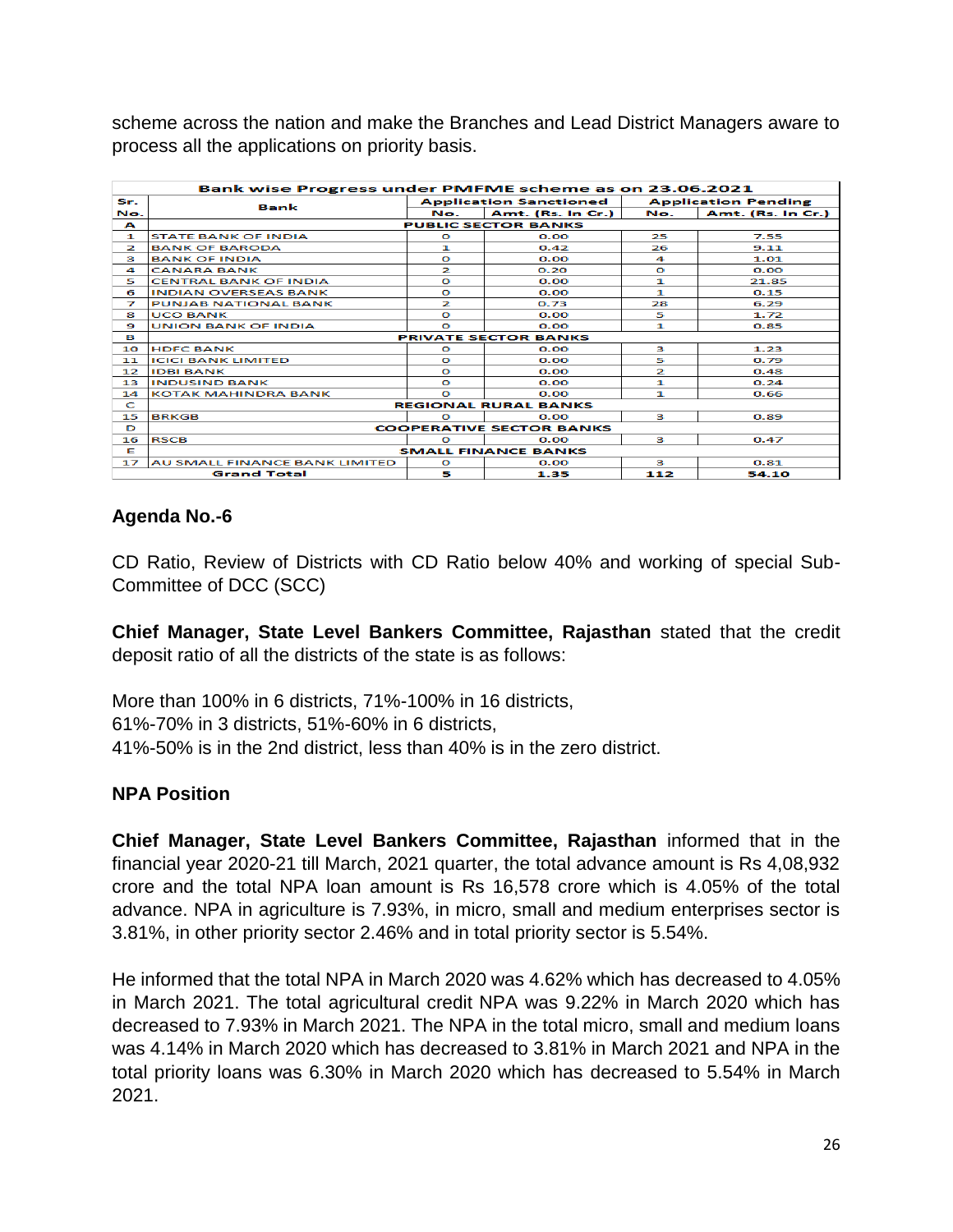#### **SARFAESI Act, 2002, Raco Roda and recovery**

**Chief Manager, State Level Bankers Committee, Rajasthan** informed that total 902 cases amounting to Rs 212 crore are pending in the state till 31.03.2021 under SARFAESI Act, out of which 643 cases amounting to Rs 173 crore are pending for more than 60 days. Huh

A total of 1,71,171 cases amounting to Rs 5,180 crore are pending under the Raco Roda Act, out of which 1,16,167 cases amounting to Rs 3,102 crore are pending for more than one year.

**Convenor, State Level Bankers Committee, Rajasthan** requested the Revenue Department, Government of Rajasthan to allot monthly targets to the revenue officers for recovery under SARFAESI Act and Raco Roda Act and review the disposal of pending cases regularly.

(Proceedings: Revenue Department, Government of Rajasthan and all Leading District Managers)

He requested the lead district managers to review the disposal of pending cases under SARFAESI Act and Raco Roda Act in DLRC/DLCC meetings held under the chairmanship of District Collector.

(Proceedings: All Leading District Managers)

# **Agenda No. 8**

#### **Rural Self Employment Training Institute (RSETI)**

**Chief Manager, State Level Bankers Committee, Rajasthan** informed that good work is being done by 35 RSETIs working in the state. As on 31.03.2021 the construction work of 21 RSETI buildings has been completed, construction work of 2 buildings is in progress and construction work of 8 RSETIs building is to be started. Cases of land allotment are pending for the remaining 4 RSETIs.

#### **R-SETI Building Construction**

**Chief Manager, State Level Bankers Committee, Rajasthan** informed the House about the status of the issue of land allotment of R-SETI as follows:

**Sawai Madhopur (Bank of Baroda):** Rural Development Department, Rajasthan informed that the process of identification of alternate plots is being done by the District Administration, Sawai Madhopur. Action is expected from the level of district administration Sawai-Madhopur.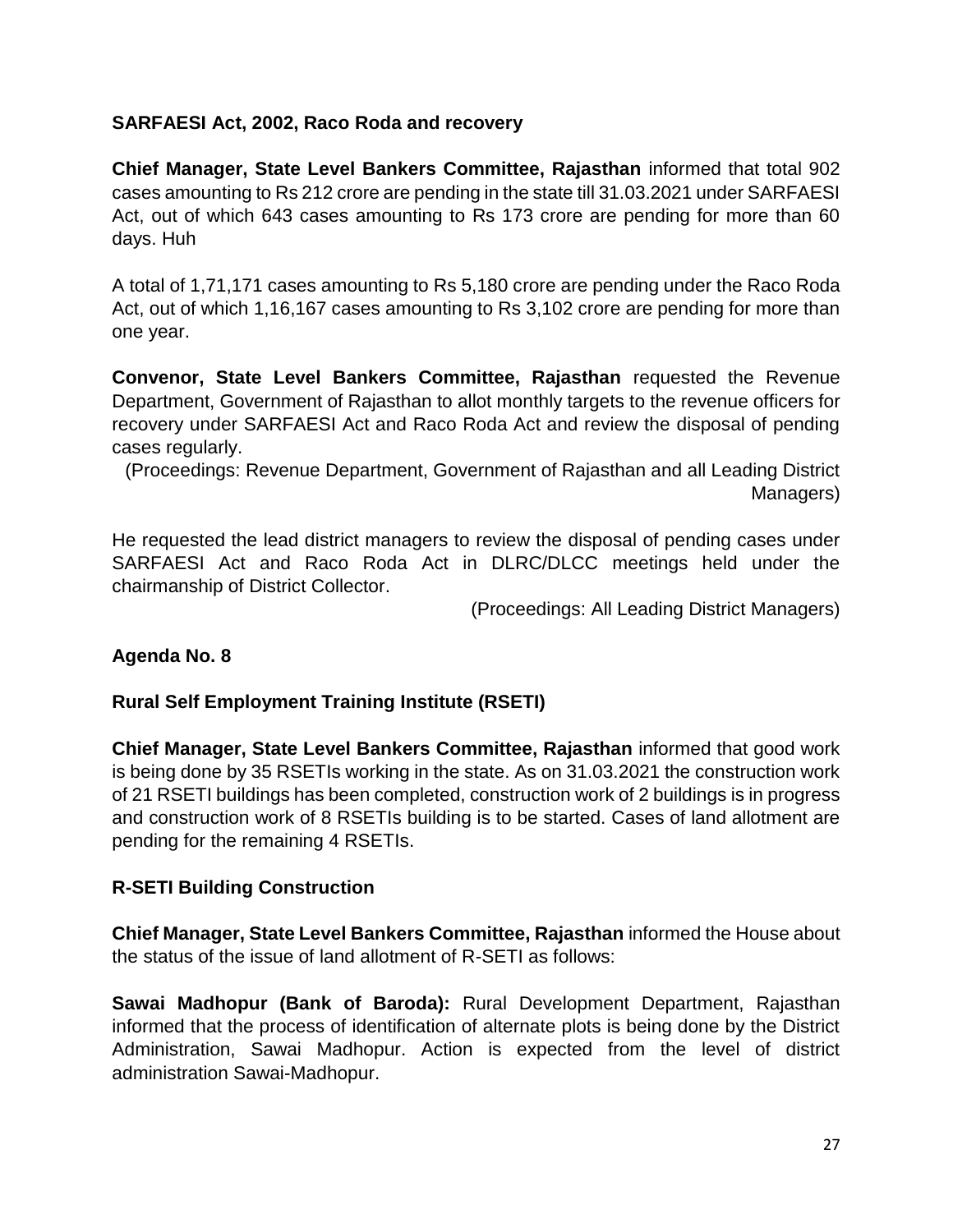**Alwar (Punjab National Bank):** 2500 Sq.M. by UIT, Alwar. A demand notice of Rs. 56,56,400/- has been issued by allotting the land to Punjab National Bank. It has been informed by Punjab National Bank that it has been said by UIT, Alwar that further action will be taken on this issue only if Rs 56,56,400/-, lay-out charge and other charges are waived. Action is expected from the level of Rural Development Department, Government of Rajasthan.

(Proceedings: Rural Development Department, Government of Rajasthan)

**Jalore (State Bank of India):** The land was allotted to RSETI Jalore by order number/F12(3)(5) of Jalore District Magistrate, Jalore, dated 08.01.2016 for construction of building. Thereafter the possession was also handed over on 23.02.2016. Patta was issued on 29.03.2016, registration was also done on 01.04.2016. After this on 21.07.2016 Shri Mukesh SundeshaAgainst the said allotment order, the court filed an appeal before the Revenue Appellate Authority expressing its right on the said land. Since then 9 hearings have been held till date, but the decision is still pending. Due to the disputed land of RSET, the construction of RSET building cannot be done. In this context, the District Collector, Jalore has been requested to provide alternate land to RSETI Jalore through State Bank of India's letter no. MBD/497 dated 24.10.2018, action is required from the District Collector's office, Jalore. . He requested the Rural Development Department, Government of Rajasthan to provide proper guidelines to the District Collector Jalore.

(Proceedings: Rural Development Department, Government of Rajasthan)

**Sirohi (State Bank of India):** Rural Development Department, Rajasthan State Government allotted 2 bigha 8 biswa land in 2011 and after construction, the institute is running from own building. Now as per audit demand of Rs.8,59,320/-, Bank has filed petition in High Court, Jodhpur, action is awaited from State Govt.

**Chairman of the meeting, Executive Director, Bank of Baroda** told that the issues of the above land allotment are pending for a long time due to which the assistance given by the Ministry of Rural Development, Government of India will be withdrawn and the said project is likely to be closed.

He requested the Planning Department, Government of Rajasthan that in coordination with the Rural Development Department, Government of Rajasthan, requested to direct the concerned District Collectors to resolve the above issues of R-Seti land allotment at the earliest.

(Proceedings: Rural Development Department, Government of Rajasthan)

**Joint Secretary to the Government (Evidence), Planning Department, Government of Rajasthan** informed that under the chairmanship of Chief Secretary, Government of Rajasthan, efforts would be made to organize a meeting in coordination with various departments for early settlement of the above issues.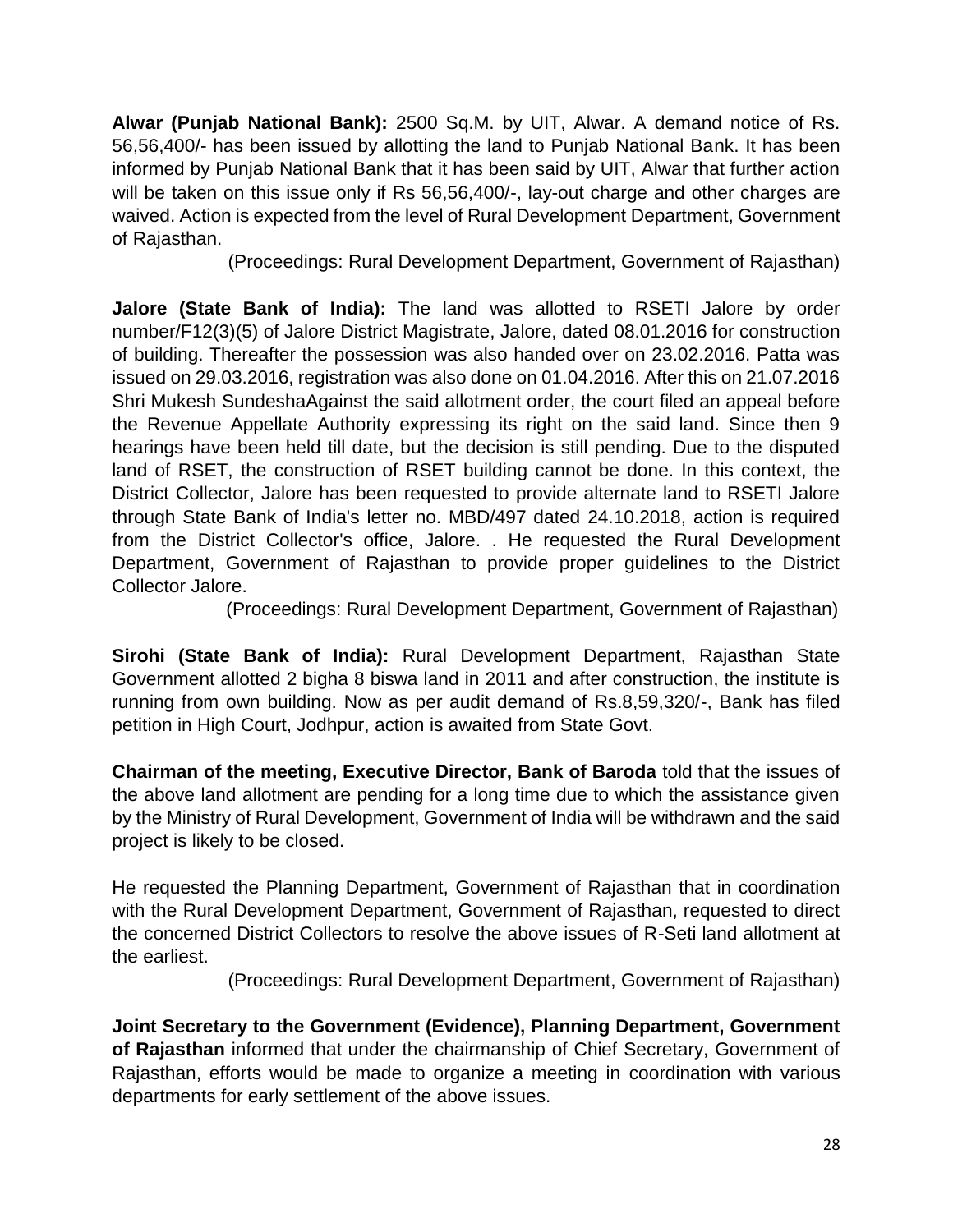# (Proceedings: Rural Development Department, Government of Rajasthan)

Along with this, he requested the banks to get the pending complaints resolved on the Rajasthan Sampark portal and also requested all the banks to send the loan waiver information.

#### **Waiver of charges on display of Glow Sign Board at Bank's Branch Premises**

**Chief Manager, State Level Bankers Committee, Rajasthan** informed that keeping in view the public convenience and public interest, the State Level Bankers Committee has taken specific steps to provide relief from advertisement fee charged on banks due to glow sign boards installed outside the bank branch premises.

A meeting was held on 25.03.2021 under the chairmanship of Secretary, Autonomous Government Department, Government of Rajasthan, in which he assured to take a decision on the above issue after examining it on priority.

(Proceedings: Autonomous Government Department, Government of Rajasthan)

**Chief Manager, State Level Bankers Committee, Rajasthan** stated that all 33 \*.\* txt files have been successfully generated by 23 banks. 33 \*.\* txt file has been generated by 10 banks but error has been found in them which is pending at the level of banks to be rectified. Generation of \*.\* txt file by 2 banks i.e. Kotak Mahindra Bank and Axis Bank is said to be under process. From the progress made by the remaining 8 banks like Rajasthan Marudhara Gramin Bank, Rajasthan State Co-Operative Bank, Fingrowth Co-Operative Bank, The Nainital Bank, Rajasthan State Land Development Bank, City Union Bank, Karur Vysya Bank, Lakshmi Vilas Bank and the present status has not been informed.

(Proceedings: All Member Banks)

Representative, Axis Bank informed that the above process is in the final stage which will be completed in 2-3 days.

No attendance was recorded by the representative of Kotak Mahindra Bank in the House.

# **National Strategy for Financial Education (2020-2025)**

Second National Strategy for Financial Education (NSFE) for the year 2020-2025 by National Center for Financial Education (NCFE) to all financial sector regulators (RBI, SEBI, IRDAI and PFRDA), DFS and other government ministries and other stakeholders (DFIs) , SRO, IBA, NPCI) under the aegis of Technical Group on Financial Inclusion and Financial Literacy (TGFIFL) (Chairman: Deputy Governor, RBI). The NSFE document has been approved by the FSDC-SC in its 24th meeting held on June 18, 2020.